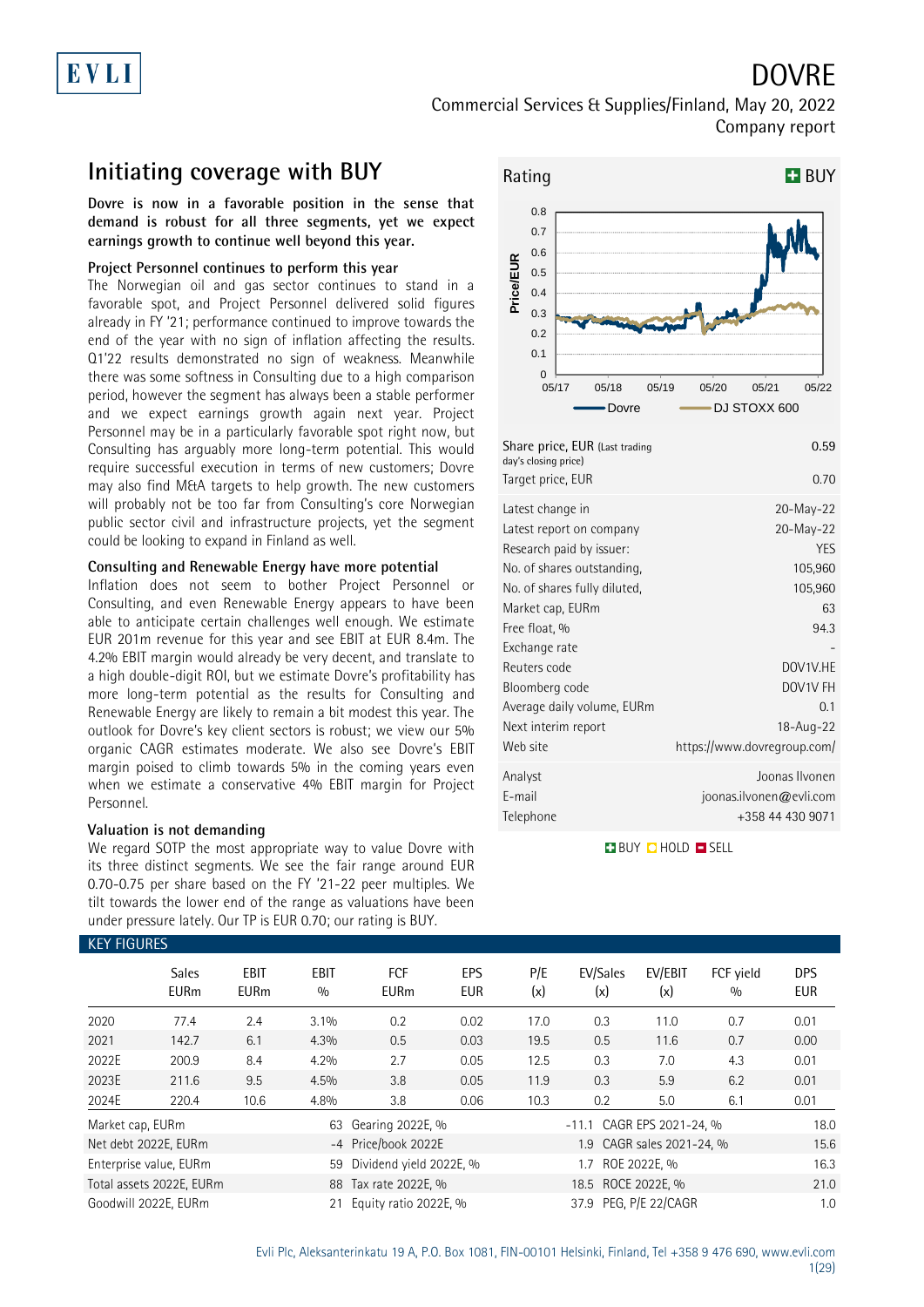

#### **Investment summary**

Dovre provides project personnel and project development services for large energy and infrastructure as well as industrial investments. The company's activities are organized around three distinct segments which together cover a range of its clients' project lifecycles. Dovre has a presence on three continents and is headquartered in Finland. Historically Norway has been the most important country, where Dovre offers high-skilled temporary project labor for oil and gas clients' projects in their late phases. Dovre is also active with the Norwegian public sector's civil and infrastructure investments, where the company works mostly on their early review stages. Dovre has a history of M&A expansion, and the latest significant addition established a new segment which focuses on wind power construction in Finland. Norway will remain a very important market, however Finland's relative weight may increase a bit in the coming years. Dovre's footholds in Singapore and North America also contribute to its position in the eyes of large oil and gas clients. Dovre now employs some 800 personnel.

The three segments have their own histories and financial profiles. Dovre is an established player with long-standing client relationships within Project Personnel and Consulting. Neither business ties up much capital, but the former is still dependent on the capital expenditures of the Norwegian oil and gas sector. Client cost awareness remains a factor which limits profitability potential, but Dovre has managed to keep its own costs in check while demand outlook should hold up for the foreseeable future. Consulting has always been a stable performer in terms of profitability and hence the main question relates to growth through new customers. The Renewable Energy construction segment has a limited history but clearly the best long-term growth outlook; it may be focused on Finnish wind power for now, but expansion to Northern Sweden is imminent while the Baltic countries represent a long-term opportunity. The segment may also begin to address other renewables besides wind power at some point in the future.

Dovre already reached a very decent 4.3% EBIT margin in FY '21. Q1'22 results showed again strong performance for Project Personnel, which we deem an encouraging sign as cost awareness continues to define the project labor business. Inflation is neither likely to be an issue for Consulting. The Renewable Energy construction business is the one most sensitive to inflation pressures, but the segment seems to have prepared well and Q1'22 results displayed relatively strong profitability despite the slow winter season.

In our view the segments' EBIT margins should continue to hold up and improve even with relatively modest top line growth rates going forward. We believe the Renewable Energy acquisition will help lift revenue to EUR 200m this year, while we estimate some 5% organic CAGR for the coming years. Project Personnel's Q1 suggests this year will be strong, whereas Consulting may have a relatively modest performance due to the high comparison period. Consulting has plenty of growth potential in the longer-term perspective, but this must be facilitated through new customers. These accounts may cover industries like transportation, construction, ICT, and public sector.

Project Personnel may be in a cyclically favorable spot, however Consulting and Renewable Energy are more likely to drive earnings growth after this year. High single-digit or low double-digit growth would be valuable in the case of Consulting due to its high margins, whereas Renewable Energy's long-term growth and profitability potential is harder to assess.

We do not estimate very high organic CAGR for Project Personnel after this year. Our 3% CAGR estimate for Consulting may prove too low, whereas Renewable Energy is likely to see at least high single-digit rates in the coming years.

We estimate only 4% EBIT margin for Project Personnel in the coming years, although we deem 5% a realistic level. Consulting should have no trouble performing around 15%. We see Renewable Energy's margin climbing towards 5% in the long-term.

We consider SOTP the most appropriate approach, and the peer multiples for FY '21-22 suggest around EUR 0.70-0.75 per share value. Our TP is thus EUR 0.70; we rate Dovre BUY as we would view 8x EV/EBIT a well justified level on our FY '22 estimates.

Dovre's expertise is in large energy and infrastructure projects

Demand outlook is favorable across the segments and profitability is on a solid footing

Inflation does not seem to be a major issue

New customer acquisitions are a focus area for Consulting

Project Personnel is strong in the short-term, Consulting and Renewable Energy have more potential

We estimate Dovre's longterm organic CAGR at around 5%

EBIT margin should continue to edge towards 5%

We rate Dovre BUY, TP EUR 0.70 per share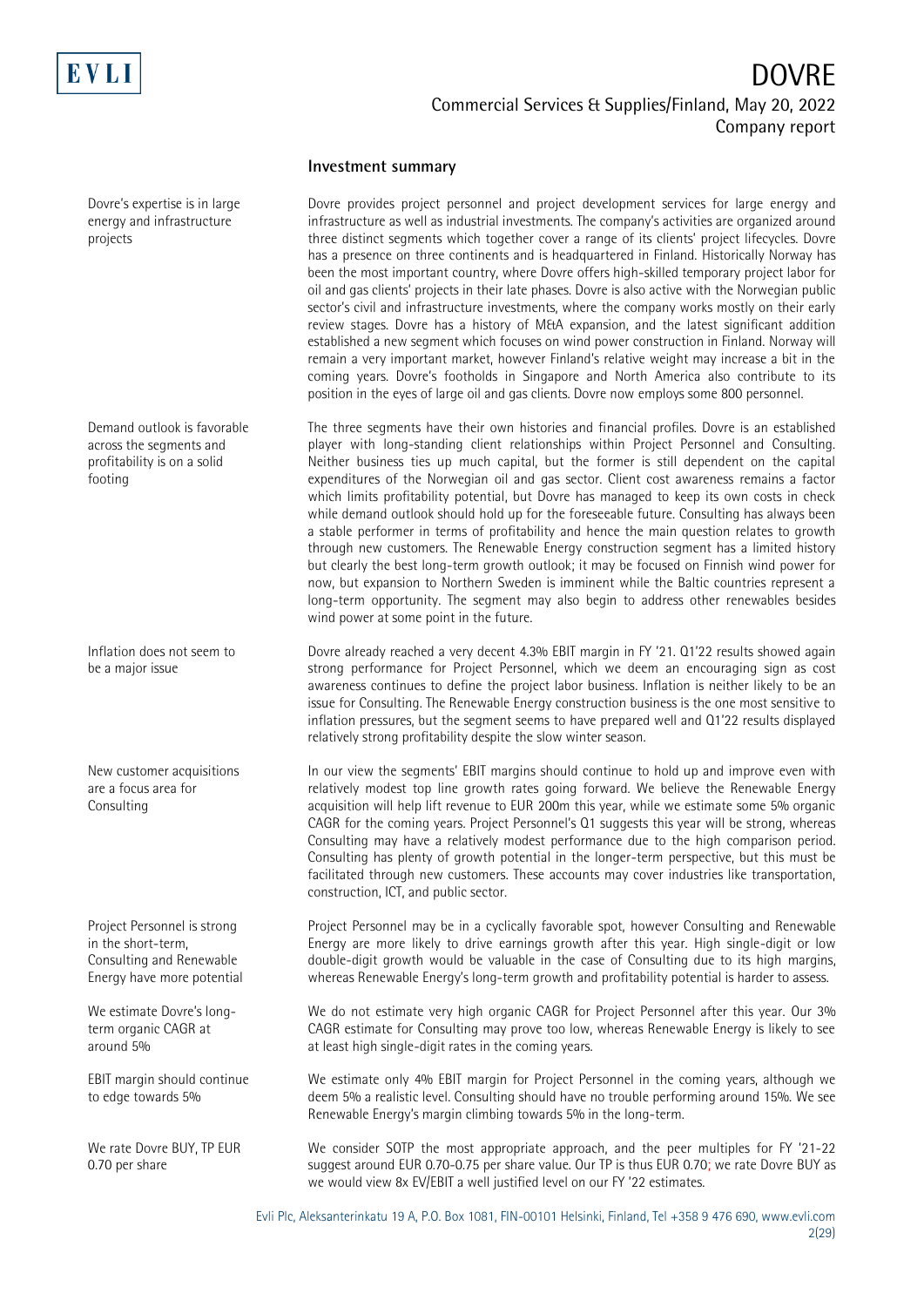### **Company overview**

### **Dovre background**

The company, founded in 1983 and known as Proha Oyj until 2011, has been listed on the Helsinki Stock Exchange since 1999. Dovre initially developed project management software, besides engaging in project management consulting within Finland, in the 1980s and 1990s but acquired two Norwegian project personnel services companies in the 2000s. The respective 2004 and 2006 acquisitions of Dovre Group AS and Fabcon AS expanded the company's presence into the US and Canada. This basically established Dovre in its current form with a global offering of project personnel and project management services. The 2015 acquisition of Norwegian Petroleum Consulting Group (NPC) further solidified Dovre's presence in the Norwegian oil and gas sector staffing services market while adding a meaningful Asian foothold. Dovre acquired 51% of the specialist renewable energy construction company Suvic in 2021 and thus established a third segment to complement its expertise in energy and infrastructure projects.

The Group's parent company is domiciled in Finland, but the operations have historically tilted towards Norway where the two fully owned segments conduct most of their business. Consulting has historically been a stable performer, while Project Personnel's value chain positioning is more challenging. The latter's dependence on the oil and gas sector means demand is bound to fluctuate and profitability potential remains limited by the clients' cost awareness. The segment however seems to have improved in terms of cost control, which in our view suggests sustained high profitability now that the Norwegian oil and gas sector is in a favorable position.

Project Personnel and Consulting operate in the global project management and consulting industries, although to a large extent in the Nordics and especially in Norway, while Renewable Energy is a specialist construction company with a focus on renewable energy projects in Finland. Dovre has also established a presence in Singapore as well as North America, but growth is mostly driven by certain types of key customers including the Norwegian oil and gas sector, the Norwegian public sector, and the Finnish wind power industry.

Norwegian oil and gas field commissioning work, Norwegian public sector investments' quality assurance as well as Finnish wind power construction projects are the most important sectors driving Dovre's results. Today Dovre employs approximately 800 staff and has offices in five countries on three continents. Mr Arve Jensen has acted as the CEO of Dovre since 2018 and has been employed by the group since 1993.



#### Figure 1: Dovre annual revenue and number of employees, 2017-21

Evli Plc, Aleksanterinkatu 19 A, P.O. Box 1081, FIN-00101 Helsinki, Finland, Tel +358 9 476 690, www.evli.com 3(29)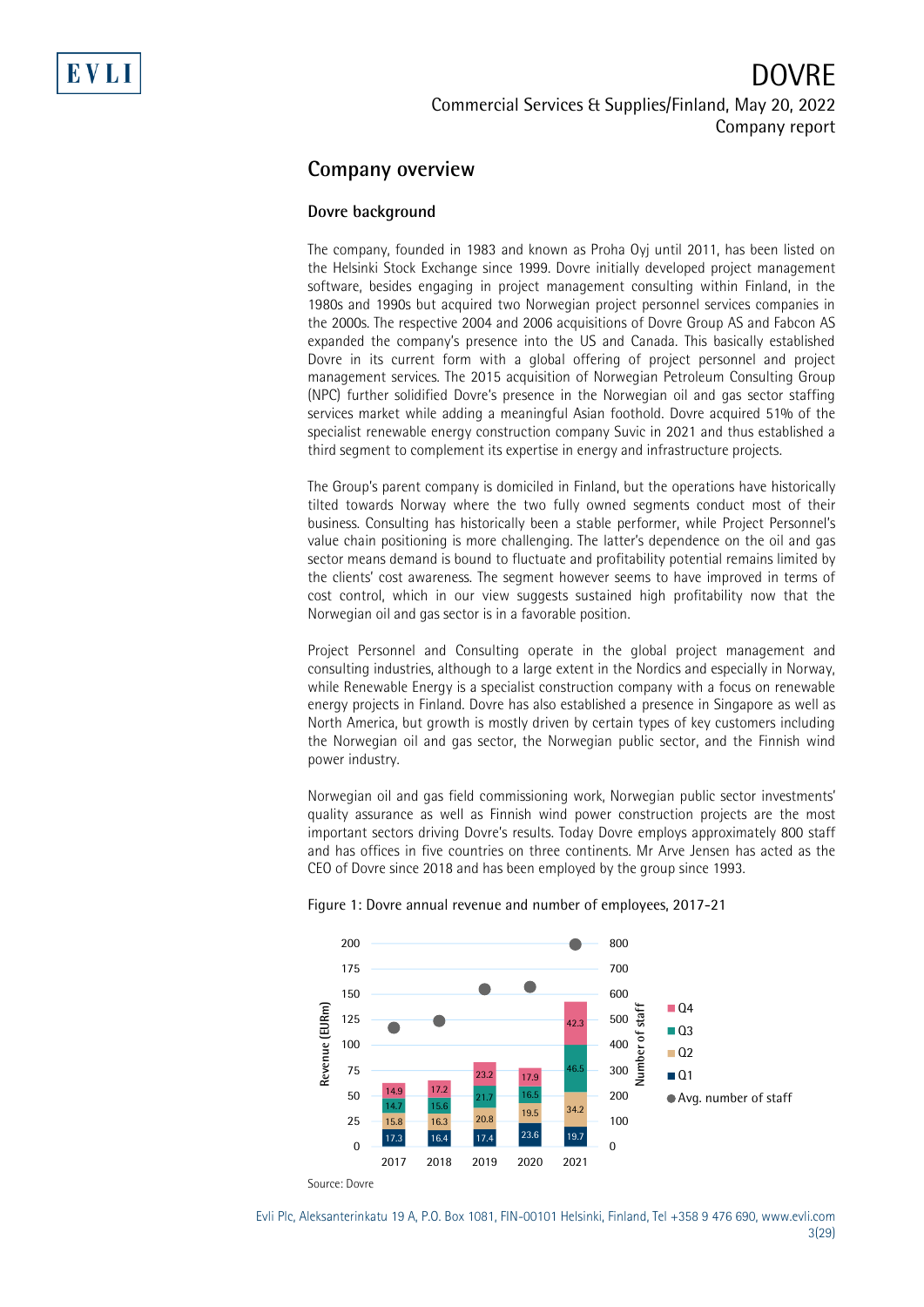

### **Business model**

Dovre Group provides several kinds of project development services for the energy and infrastructure sectors. The company, which helps its clients manage large projects throughout their lifecycles, comprises three business areas: Project Personnel (specialist consultants for projects), Consulting (corporate advice and project management), and Renewable Energy (wind power construction services). The business areas are distinct, but they all involve specialized professional services for large-scale investment projects. Dovre has a global presence and serves clients in markets such as wind power, oil and gas, infrastructure, shipping, roads and railroads as well as nuclear energy. Dovre's client list includes public sector as well as private company names like Equinor, Exxon, Aramco, Shell, OX2, Fortum, and the Norwegian Ministry of Finance. Today most of Dovre's revenue derives from Norway and Finland, but the company is also present in Singapore and North America.

Dovre operates through long-term relationships which tend to be facilitated by 5-year frame agreements. The company can offer specialist project personnel quickly and efficiently: Dovre's clients tend to be large global players who appreciate flexibility as they often have wide project portfolios. Their projects can vary a lot in terms of scale and are usually going through different project stages at any given point of time, however there are also clients who have only one major active project in development. Dovre as a group is not dependent on any individual clients or projects over the long-term, however there may be some significant local project or client exposures from time to time, particularly within Suvic as the subsidiary delivers turn-key wind farm projects in the capacity of a single contractor.

The ability to recruit and retain specialist consultants for the long-term is the key in securing a competitive offering of expertise for Dovre's clients. Dovre's long-term framework agreements and expanding client network mean the company can offer stable and secure workflows for its consultants, many of whom have been with the company for a long time.

The Project Personnel segment employs some 700 experts but can access a global network of project professionals. Dovre has more than 30 years of experience from large investment projects, a considerable merit from a client perspective since project execution consistency is valuable in the types of investments Dovre's clients look to finalize. Dovre group employs a total of around 800 staff.





Dovre's three segments focus on energy and infrastructure projects in Norway as well as Finland

Dovre's business is about helping to deliver large investment projects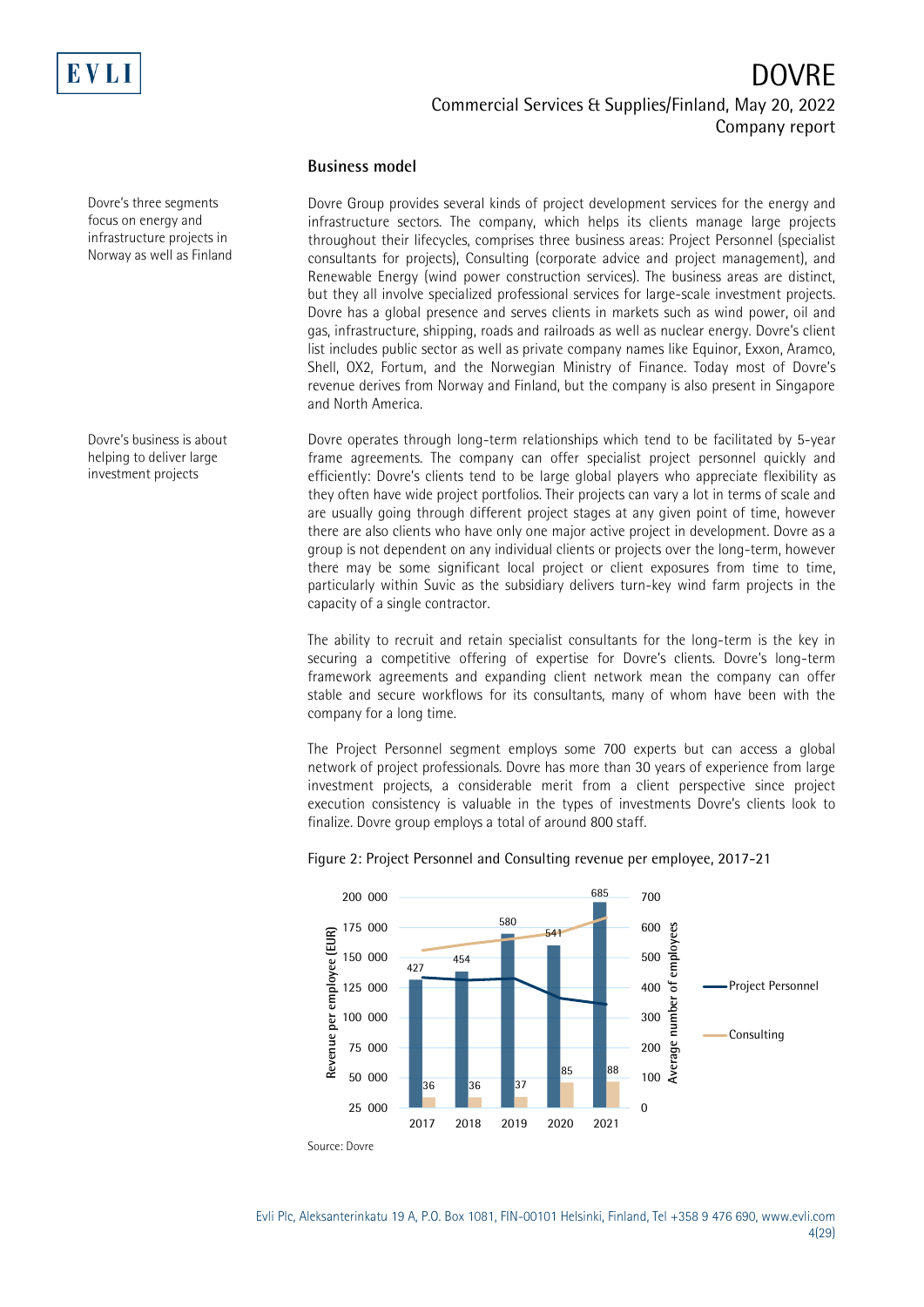

Oil and gas, civil and infrastructure as well as wind power are Dovre's key markets

Company report Wind power is Dovre's most important market following the acquisition of Suvic in 2021: the acquisition set up a new segment called Renewable Energy, which offers wind farm

Commercial Services & Supplies/Finland, May 20, 2022

DOVRE

construction services mostly in the form of turnkey projects. In practical terms this means the onshore wind power construction markets in Finland and Northern Sweden are now major Dovre growth drivers, but the Norwegian oil and gas sector is still important as it constitutes most of the business for the Project Personnel segment, while Consulting works to a large extent for the Norwegian public sector.

#### **Dovre segments**

Dovre has three segments for which it reports revenue and operating profit on a quarterly basis. The segments are distinct, but Project Personnel and Consulting have certain complementary qualities and shared history. Renewable Energy, meanwhile, is a recent addition and more separate from the two.

#### **Project Personnel**

Project Personnel provides professional temporary high-skilled labor for large-scale energy sector investment projects, including oil and gas as well as hydro, wind, solar and nuclear power, where Dovre can support its clients through every stage of the recruitment process. Large-scale investment projects, such as ones in the oil and gas sector, employ several kinds of personnel especially in their later commissioning phases and the companies who execute such projects often can't employ all the required staff on a permanent basis. The workforce supplied by Project Personnel comprises e.g. project managers, procurement and contract managers, planning and cost control managers; engineering, construction and commissioning personnel; many of the positions are supervisory roles.

Project Personnel activity is about 95% project execution work, which is a major difference to Consulting where the work lies mostly around the projects' preview phases. The aim is to help client projects happen within time and financial budgets; Dovre can offer either single individuals or entire teams as required by client-specific needs and has instant access to pre-qualified candidates from a wide global pool of around 70,000 individuals.



#### Figure 3: Project Personnel quarterly revenue and annual profitability, 2017-21

Source: Dovre

The Project Personnel business resembles a white-collar recruiting agency, which often charge non-recurring success fees, but with the distinction that it features constant

The segment provides temporary labor for large projects' late phases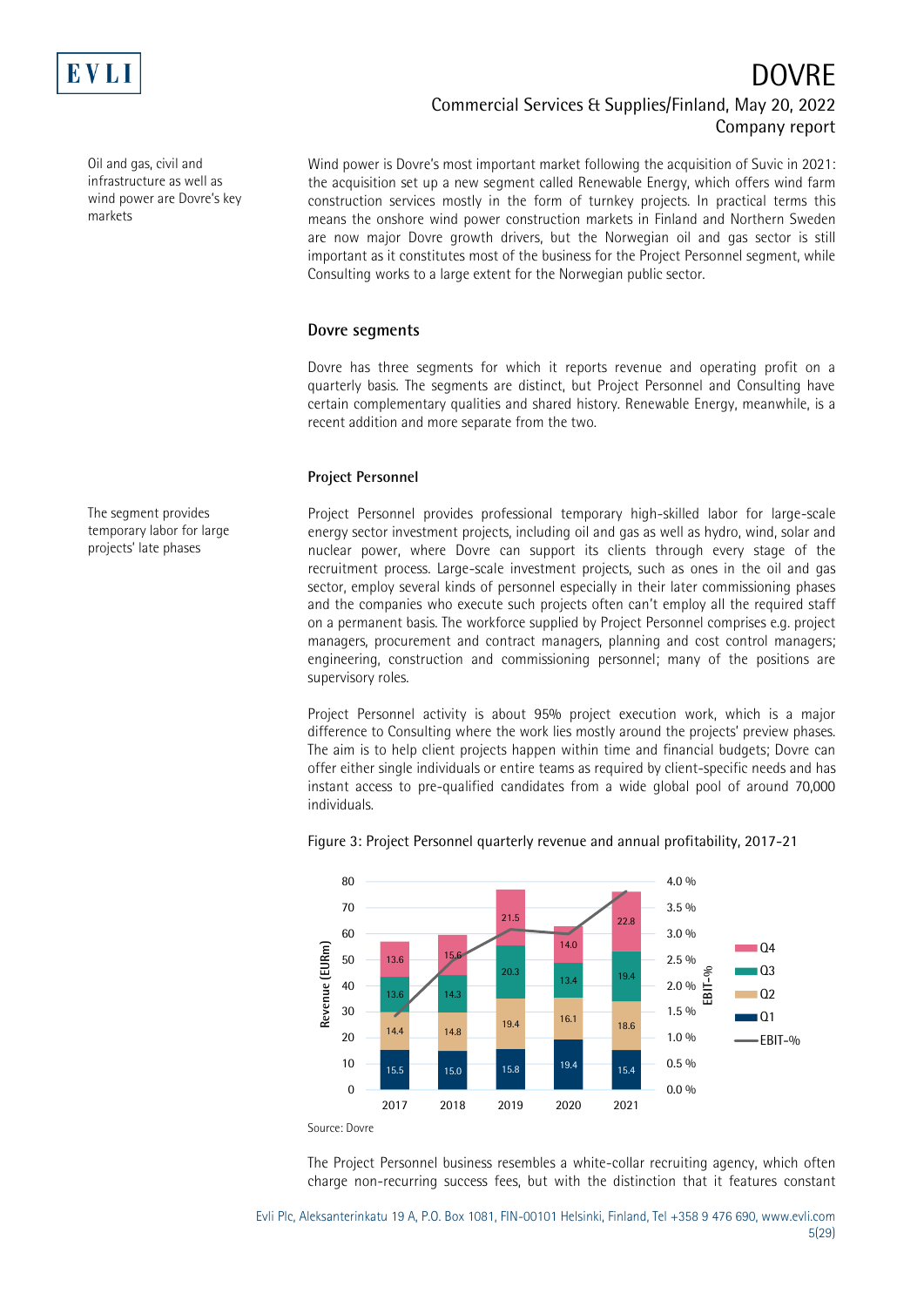charging along the project lifecycles and is in this sense not unlike certain other temporary workforce providers such as Eezy. The business proposition includes, besides the provision of key professional resources, administrative and mobility services. Such supportive services span areas like payroll administration, compliance and insurance provision, visas and work permits as well as travel arrangements. Dovre shoulders such administrative tasks so that the consultants can focus on their assigned project work.

Dovre's global network of project professionals includes about 70,000 individuals, some of whom have been with the company for more than 20 years. A typical project professional generates annual revenue to the tune of EUR 0.1m. The Project Personnel segment employed an average of 685 people in 2021. Inflation is not a major issue for the segment as the costs are mostly in the form of salaries; increased personnel costs can often be compensated through contract re-negotiations. Project Personnel's gross margin has remained steady over time, and the segment has also been able to control its fixed costs. Project Personnel can respond to changes in demand much faster than Consulting due to its temporary workforce structure.

Dovre's projects tend to last anywhere between a month and several years, while the average length of an individual assignment was more than a year in 2021. The consultants tend to work in all the phases of a given project, but volumes mostly stem from project execution including commissioning.

Project Personnel competes with both small local and large global players, including names such as IKM Consultants, Omega 365, Nes Fircroft, Airswift and Brunel. Brunel is the only publicly traded close competitor and hence a very relevant peer.

Project Personnel's operating model is flexible, in other words there is no significant fixed cost base as the business essentially acts in an intermediary capacity by connecting clients with workforce; margins are not very high, while on the other hand the business does not tie up capital and risks remain moderate. Project Personnel is a somewhat cyclical business due to the inherent nature of the major clients' industry, and market developments especially in Norway can have an impact on the results. In our view price competition is also more of an issue for Project Personnel than for Consulting or Renewable Energy as the oil and gas industry has many well-established operating standards.

#### **Consulting**

Consulting is about advisory work on projects at a high corporate level. Consulting contrasts with Project Personnel in the sense that it employs permanent personnel often involved in the early stages of a project, whereas Project Personnel is about temporary workforce who tend to focus on later project phases. The Consulting work covers the development and execution of large projects and portfolios, including risk management, project portfolio management, supply chain management, market and cost-benefit analyses, feasibility studies and so on. Consulting resembles Project Personnel in the sense that there is a high incidence of recurring revenue, however Consulting is a lot less cyclical business than Project Personnel due to the exposure on Norwegian public sector where many investments are done in a counter-cyclical fashion.

Consulting complements Project Personnel as large public sector investment projects often entail several years of concept development and planning before execution can take place. A client may have several on-going projects at any given time, but there are also cases where a single large project is crucial and significant relative to all other running costs.

The business is asset-light, but O&G clients' cost awareness limits margins

The segment employs permanent consultants who tend to focus on civil and infrastructure projects' early phases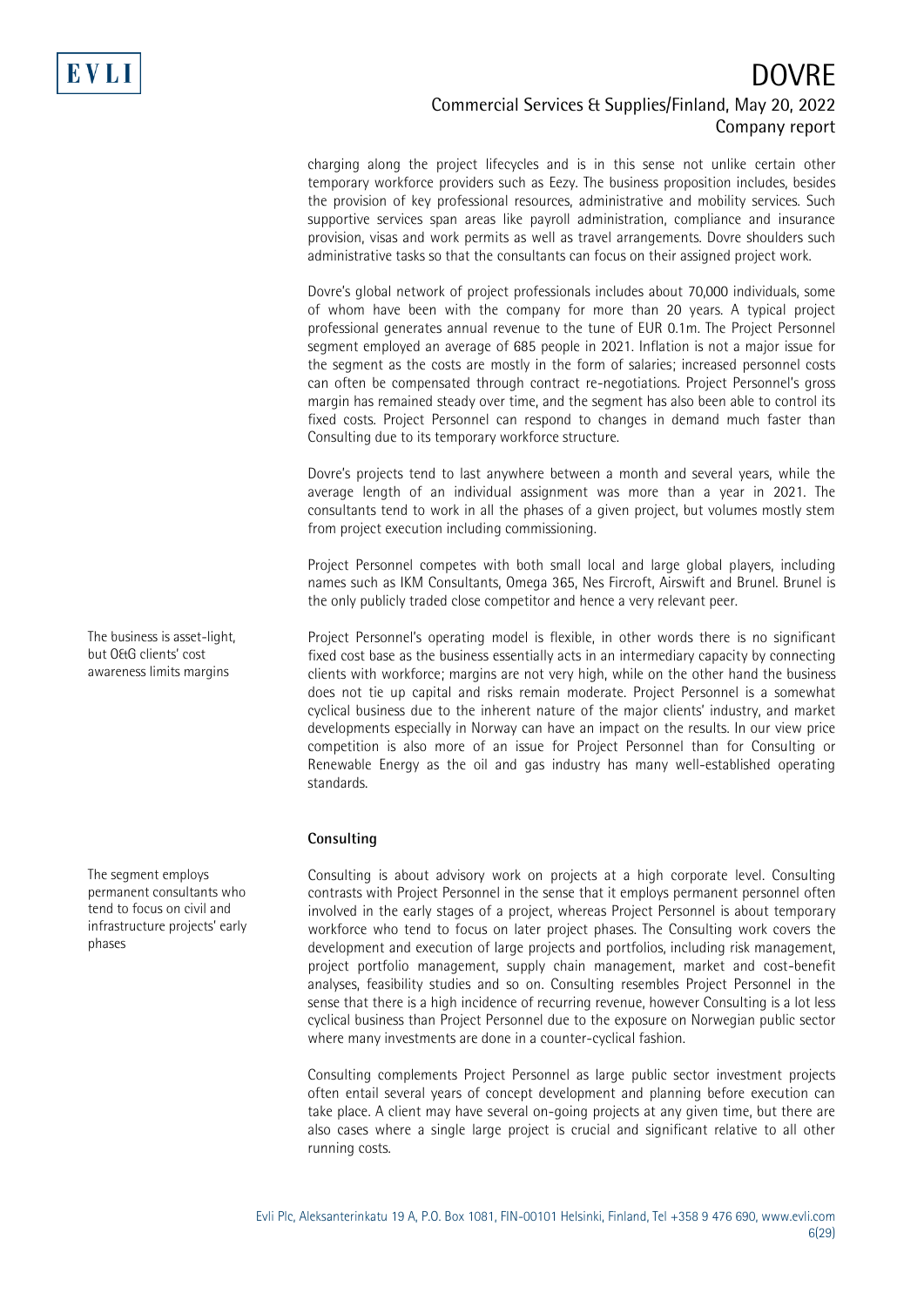

### Figure 4: Consulting quarterly revenue and annual profitability, 2017-21

Source: Dovre

Consulting enjoys highly recurring revenues and is also less cyclical than Project Personnel

Norwegian civil and infrastructure projects are predominant, but there is growth potential within Finnish industrial clients

The Consulting business can be characterized as management consulting type of work, in other words projects related to general strategic issues, however the business tends to compete with local project management focused companies. There is also a fully owned IT consulting subsidiary in Finland (Proha) which provides IT services related to project portfolio management. A typical consultant generates annual revenue of about EUR 0.2m, on which Dovre earns a margin of around 14%. The Consulting segment employed an average of 88 people in 2021. Consulting is similar to Project Personnel in the sense that costs are mostly salaries and hence inflation is not a major problem as billing rates are relatively easy to adjust. Gross margin is higher within Consulting than Project Personnel due to the work's different nature as it encompasses full-time professionals who work on public sector projects from an office point of view, whereas Project Personnel involves more field work.

Consulting should be able to grow, in the long term, somewhat faster than the other two segments because the unit is still relatively small but also due to the fact that the business addresses a wider range of sectors, including transportation, construction, ICT, defense, and healthcare.

Consulting is about 80-90% other projects than oil and gas sector work, in other words mostly different large Norwegian projects within the infrastructure and civil sectors, including references such as railroad operators and the Norwegian Tax Administration. The work within the Norwegian public sector accounts is often about government investment projects' external quality assurance, however Consulting also has certain industrial clients such as Cargotec, Kvaerner, KONE and Valmet. We believe industrial projects, particularly in Finland, represent one significant growth avenue for the segment.

#### Figure 5: Consulting infrastructure & civil client industries and references

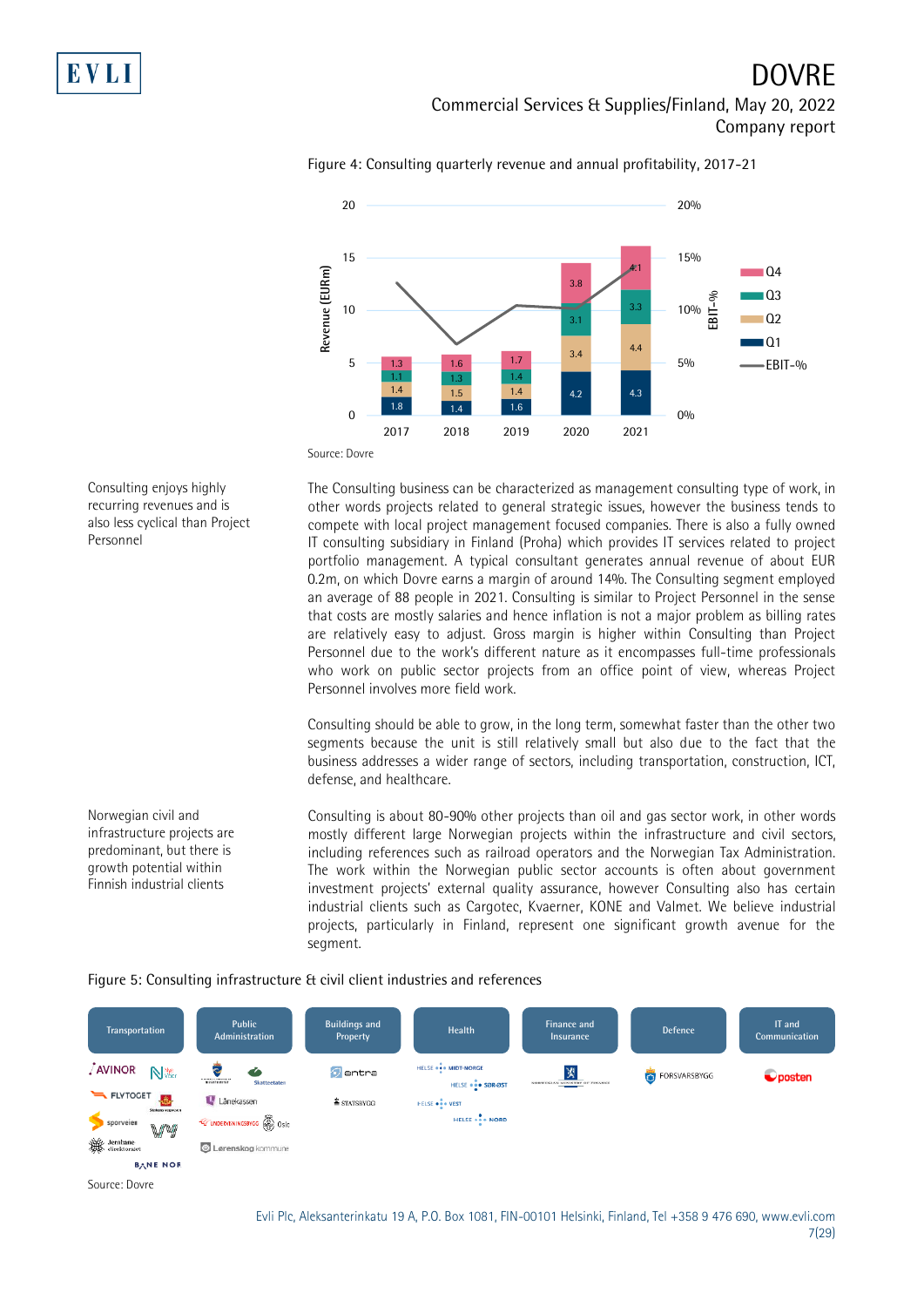

There are many organic growth opportunities, but M&A can help improve offering

Construction quality standards are increasing both onshore and offshore

The segment constructs onshore wind farms in Finland and Northern

Sweden

## DOVRE Commercial Services & Supplies/Finland, May 20, 2022 Company report

The defense sector represents an opportunity for Dovre as the company already counts the Norwegian Defence Estates Agency as a reference account. The sector is growing, especially in Europe, but it is not easy to access due to the very discreet nature of defense policy work.

A part of the Norwegian Project Personnel business was transferred under the Consulting business in January 2020. The change was done to better reflect the units' core competencies. The Project Personnel business is now better defined by a workforce with special energy sector expertise, but in general there is considerable overlap between the client sectors served by Project Personnel and Consulting, which often manifests in the form of cross-selling opportunities. This often means the involvement of Consulting in the early design stages of a project, followed by Project Personnel staffing in the later more labor-intensive commissioning phases. The Consulting work can help Dovre to better understand the schedule and scale of the later phases. Consulting and Project Personnel are also similar in the sense that for them both competitive positioning depends on their local experience, knowledge and relationships, particularly in the Norwegian oil and gas industry as well as the local public sector. Consulting is still not a major presence in Finland, and it remains to be seen how well the business can address the needs of certain Finnish industrial clients. We believe select acquisitions are one tool to improve competitive positioning in this respect.

Dovre purchased eSite, a company which provides 3D imaging services for industrial plants, from Fortum in 2021. The target's value proposition is to improve project execution and plant performance by facilitating remote site visits through its reality capture technology; eSite is now placed under Consulting where we believe it helps to address specific client needs for companies such as Valmet.

Consulting competes, to varying extents, with companies such as Sweco, Etteplan, Sitowise and AFRY. These are all publicly traded Nordic consulting operations and tend to focus on large civil and infrastructure projects. The mentioned companies are all significantly larger than Consulting, but they are also present in e.g. quality assurance reviews. There are smaller consulting companies like Marstrand AS, Metier OEC AS and Holte Consulting AS who are closer competitors, but none of them are publicly traded.

#### **Renewable Energy**

Renewable Energy is centered around wind power construction and development projects in Finland, lately in the Western and Northern regions of the country, but the business is also expanding to Northern Sweden. These geographic areas are very similar in that their wind power resources are tilted towards onshore farms, as is the case with most global wind power capacity. Finland and Sweden are also both in favorable spots in the sense that they are already established wind power markets but still have plenty of room to grow. Wind power growth outlook has been strong in both countries before and should be further boosted by the latest geopolitical changes.

Suvic is an onshore wind farm specialty construction company established in Oulu, Finland in 2017 and of which Dovre owns 51%. The projects vary in scope from foundational constructions to complete turn-key deliveries, including roads, lifting platforms, foundations, power stations, but the company also offers contracting for the energy and industrial construction sectors. The company can additionally cover design work, but we understand advanced concrete foundations are a particular Suvic specialty.

Offshore wind projects represent a potential expansion area for Renewable Energy as such farms are not that different compared to onshore ones. Pack ice limits offshore farms' construction potential around Finland and Sweden; this geographical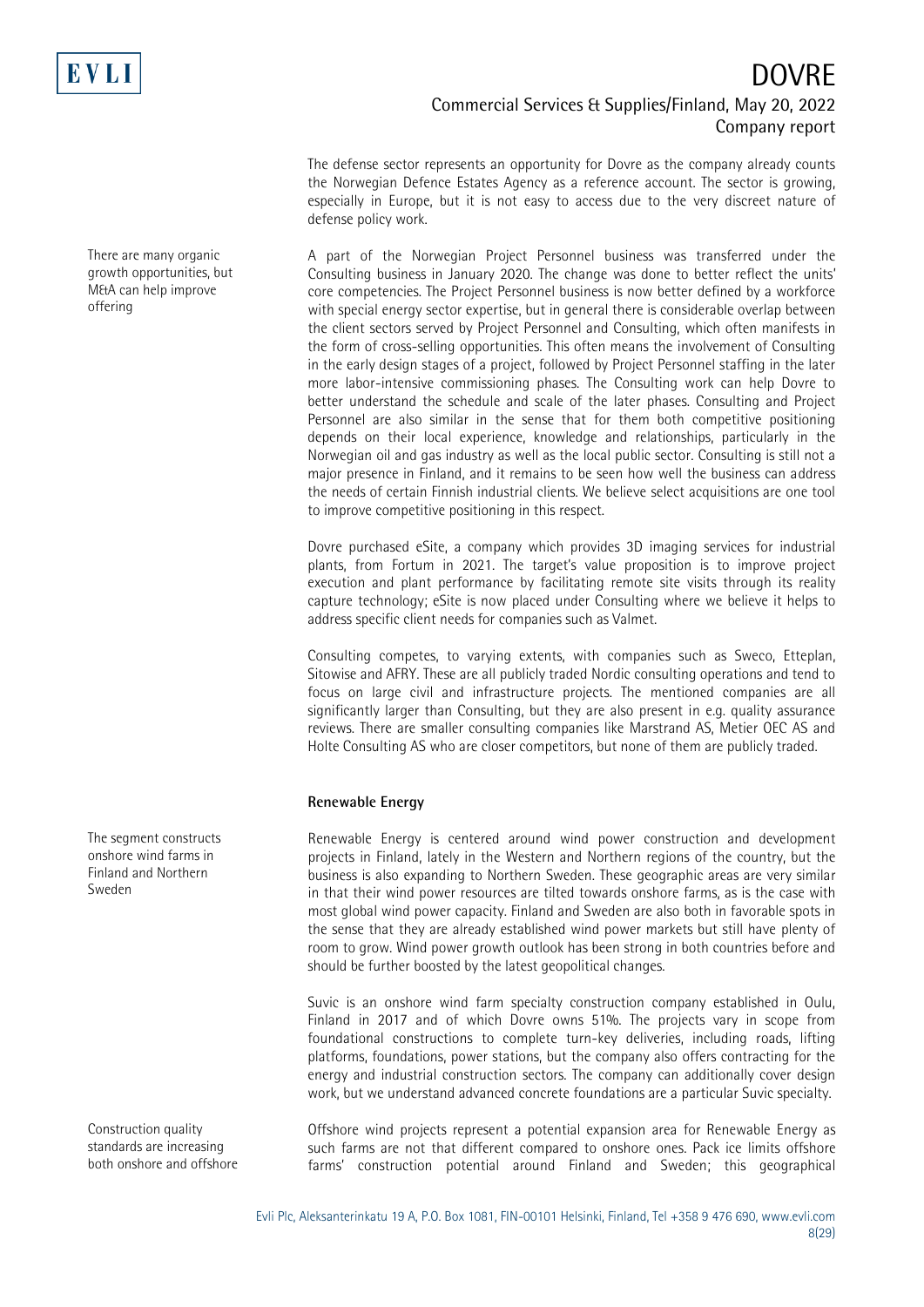consideration is the most important factor which might keep Suvic away from such projects in the short-term perspective. Offshore farms also tend to be larger than onshore ones, a fact that might limit Suvic's ability to deliver projects in the capacity of a single contractor. Growing turbine sizes imply higher quality requirements for turbine manufacturers, component suppliers as well as farm contractors like Suvic; offshore turbines will remain larger but onshore turbine sizes are also growing, a consideration which Suvic is positioned to address with its focus on advanced concrete foundations.

The Renewable Energy segment is by nature quite different compared to Project Personnel and Consulting, in other words the segment does not enjoy similar recurring type of revenue streams but is driven by turn-key project developments where the company acts as a single contractor. The segment employed 22 personnel in 2021 but generated Q1'22 LTM revenue of EUR 71m, which demonstrates the difference relative to Project Personnel and Consulting as Renewable Energy's revenue per employee was significantly higher due to the large material expenses involved. Renewable Energy's direct comparison to the other two segments is not therefore all that useful. Suvic deploys some 2-3 managers per site, while one project has a duration of roughly around twelve months. Suvic employs its own personnel and is not considering hiring any outsourced labor. Suvic's order backlog for 2022 amounts to EUR 90m and we believe growth should continue also next year, when the company might be able to break the EUR 100m revenue threshold.

Suvic's clients are to a large extent companies domiciled outside Finland, e.g. in Germany and Sweden, who are looking to invest in wind power farms in the country. This international aspect should also help Suvic's expansion efforts beyond Finland. Suvic's references include energy companies like OX2 and Fortum, while competitors in Finland comprise both domestic and international players. The former group includes e.g. SkartaNYAB and Kreate, which are both publicly traded companies but have a wider business focus than Suvic.

Renewable Energy activity is mostly conducted during the summer months as winter weather and frost limit construction opportunities in countries such as Finland and Sweden. Cost inflation can be an issue in individual projects, but potential price rises are to be accounted for in the budgeting phase.

Copper, fuel and concrete, among other materials, surged in price already in 2021. Suvic was able to tackle the issue by anticipating the price inflation in its own budget calculations. The main challenges in 2021 were about inflation while 2022 is more about raw material availability. Steel availability has been an issue since late 2021, however Suvic has so far been able to manage without any significant problems. Supplier network management can be another challenge, particularly when demand is high. Poor execution was an issue for Suvic in some previous cases in 2021, due to certain subcontractors, but we understand the company has a relatively steady track record of delivering on its projects. Wind power farm construction companies like Suvic need to pledge collateral to the tune of some 10-20% of a given project value and here Dovre can help facilitate better terms.

Suvic has a horizontal value chain strategy, in other words the company is not going to expand into e.g. maintenance but instead could begin to deliver certain other types of renewable energy projects besides wind power, including solar and hydro. The potential expansion into such projects would naturally entail the hiring of some new specialized staff. The potential expansion into offshore wind projects would similarly require new recruits.

Suvic has been able to navigate certain recent challenges so far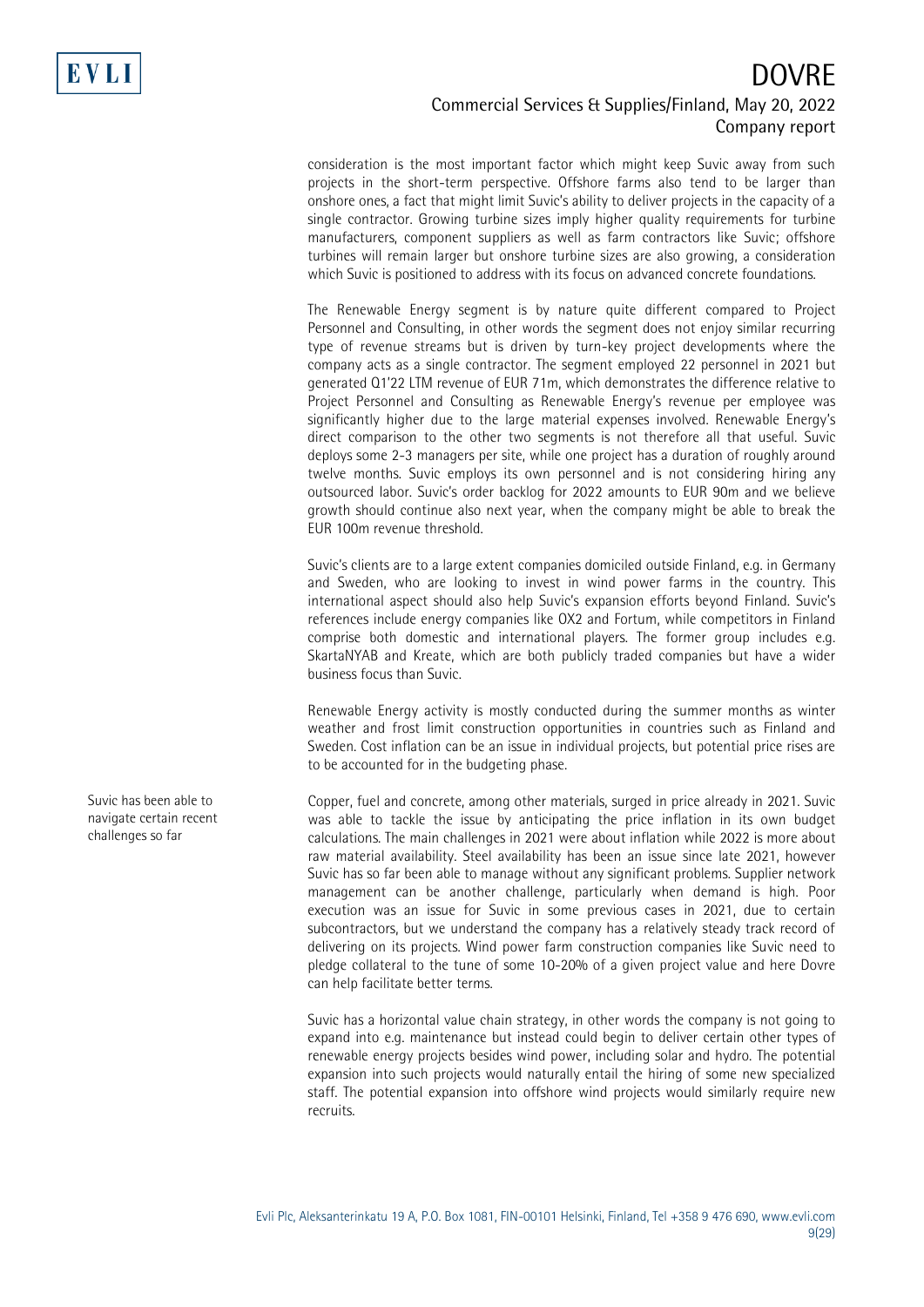#### **Dovre geographical market areas**

Dovre has offices in six countries but can execute assignments in over 20. Norway has long dominated Dovre's geographic footprint with its roughly EUR 50m revenue, however Finland has become the largest presence since the Suvic acquisition with its EUR 71m in Q1'22 LTM revenue.





The Project Personnel business is driven by the Norwegian oil and gas sector, but the segment also has a meaningful presence in Singapore. The segment has two offices in North America, one in Canada (St. John's, Newfoundland) and the other in the US (Houston, Texas), which are involved in the oil and gas business. The Consulting business happens mostly within Norway while there are growing levels of activity in Finland.

Finland now represents some 50% of Dovre revenue following the 2021 acquisition of Suvic (Renewable Energy). There remains considerable renewable energy expansion potential within Finland, and Dovre believes it should also be able to provide more such services in Northern Sweden. We believe Renewable Energy continues to focus on onshore wind farm developments within the Nordic countries as pack ice in the Baltic Sea limits the potential for offshore wind farms in the region. A lot of the wind power potential in e.g. Germany lies around offshore developments, however the local competitive dynamic is also different and hence Suvic may not expand there any time soon. The Baltic countries also have plenty of offshore wind power potential, but it is still early to say when Suvic or Project Personnel might establish a presence there. We nevertheless believe the Baltics represent the next logical expansion step for Suvic, after a presence in Sweden has been established.

Singapore is another important market for Dovre within Project Personnel and generated EUR 22m in 2021 revenue, driven by oil and gas (around 80-90%) and making it the third-most significant country after Norway and Finland. In Singapore about 95% of personnel are working in the construction yards, whereas in Norway some project personnel also have office-bound assignments. The Singaporean assignments are also of somewhat shorter duration compared to Norway. There are not that significant profitability differences between Dovre's country units, but Singapore and Norway have particularly strong margins.

Dovre established a new subsidiary in Russia in 2019, however this amounted only to a minor move and the company did not incur any meaningful losses as a result when it closed the office in March 2022.

Renewable Energy is likely to drive expansion to new countries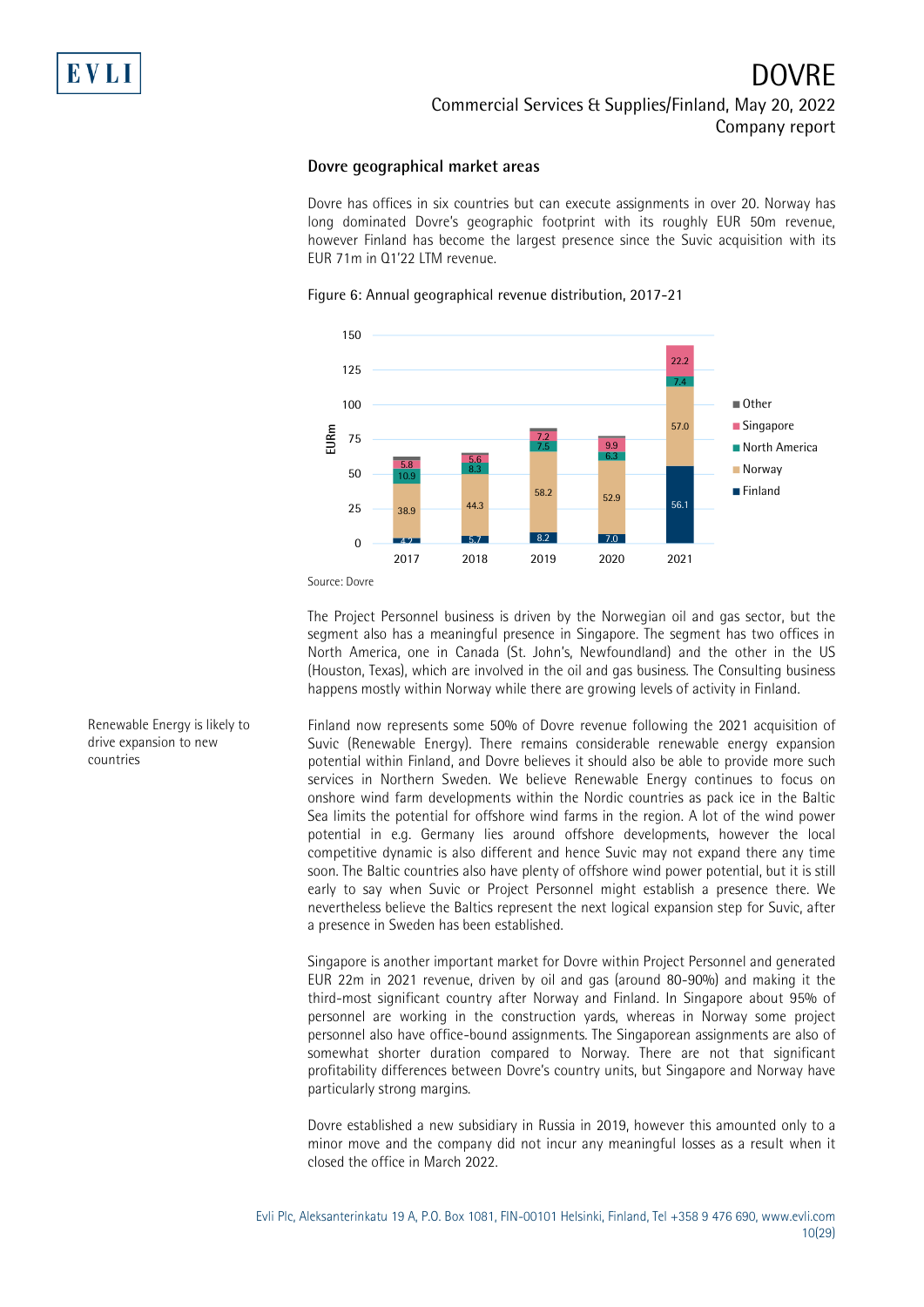### **Strategy and targets**

Dovre's segments and strategy now straddle two key energy markets (in addition to industrial and infrastructure projects), namely wind power and hydrocarbons. The Renewable Energy segment is almost purely about wind power so far, whereas the sector's share within Project Personnel and Consulting is still small but growing as the former remains tilted towards Norwegian oil and gas clients while the latter mostly works with Norwegian public sector investment projects.

The oil and gas industry remains an important market for Dovre, however we note many hydrocarbon producers are increasingly tilting towards different kinds of renewable energy sources. In this sense Dovre's oil and gas legacy can in fact turn out to be an asset as the company is positioned to help energy producers pivot their portfolios away from hydrocarbons. The most recent regime changes in Northern European energy policy will, in any case, mean Dovre's demand outlook is sound for many years to come. The Nordic countries will continue to increasingly invest in wind power, while the Norwegian oil and gas sector benefits, at least in the short to medium term, from the urgent need to cut European dependence on Russian hydrocarbons.

Norwegian gas is sold to Europe while oil is traded all over the world. The outlook for Norwegian gas capex is therefore particularly strong following the war in Ukraine, which helps to drive the Project Personnel business for the foreseeable future. Meanwhile the Norwegian public sector's already strong financial position has improved further, however this is unlikely to translate to any marked windfalls for Consulting as Norway has long been able to invest in virtually any civil and infrastructure projects deemed necessary. We see Dovre already has basically all the relevant client contacts it needs in Norwegian Consulting, while the company may be looking to strengthen its presence in Finland. In our view the acquisition of eSite was specifically aimed to improve offering for certain types of Finnish industrial clients.

#### Figure 7: Dovre segment outlook summary



Source: Evli Research

Dovre acquired 51% of Suvic for a total consideration of approximately EUR 3m, or an EV of some EUR 6m, in Q1'21. The purchase was therefore valued at about 2.5x Q1'22 LTM EV/EBIT, which we consider an attractive level for a small specialty construction company. Dovre also purchased eSite, an industrial virtual reality solutions company, from Fortum in August 2021. The acquisition added capabilities for Consulting especially with regards to many industrial types of client accounts, as opposed to the historically dominant Norwegian public sector. There are many M&A opportunities in different

Dovre is positioned to harness its O&G clients' pivot to renewables

The Norwegian clients' outlook is favorable for the foreseeable future

Finland is a focus country due to Suvic and certain Consulting prospects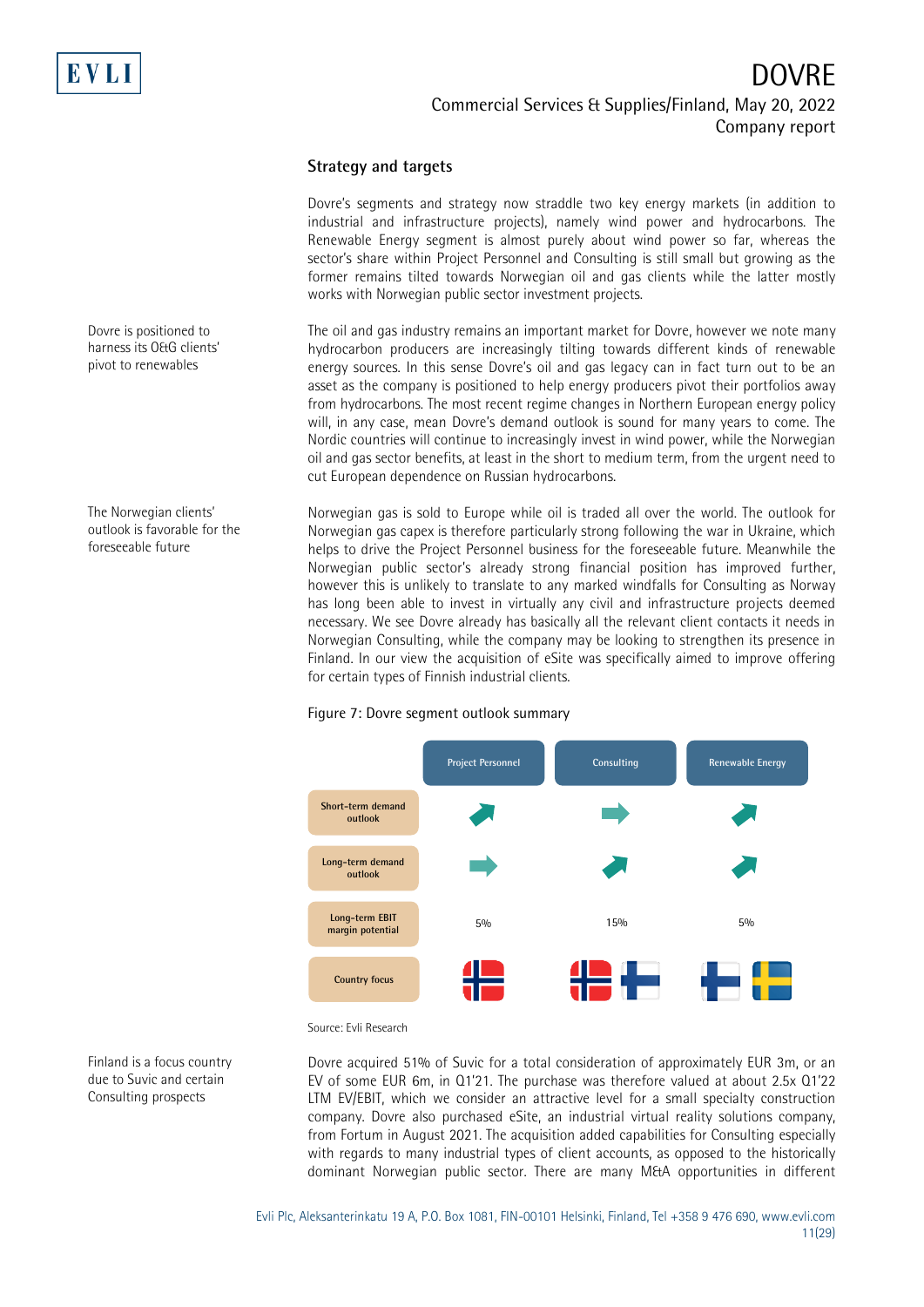sectors, including beyond current value chain positions, but also organic possibilities. Dovre may however refrain from additional acquisitions for a year or two as it looks to support Suvic's expansion. The short-term outlook remains robust for all the three segments, but long-term growth opportunities are tilted more towards Consulting and Renewable Energy rather than Project Personnel. We believe a large part of these prospects reside in Finland, in the case of both Consulting and Renewable Energy, while the latter has further potential in the neighboring countries.

So far Dovre has not been involved in any Danish wind power projects and neither would we expect this to be the case going forward as the market already has its own deeply established players. Renewable Energy now has its hands full in Finland, and soon in Northern Sweden, while the Baltic states represent a logical expansion step in the longterm perspective.

Dovre does not have actual long-term financial targets. We nevertheless estimate, based on the FY '22 guidance and Q1 results as well as Suvic's order book for the year, the company to land near EUR 200m revenue already this year. We do not expect y/y EBIT margin improvement as Consulting has to face a strong comparison period, while inflation and material availability issues may still limit Renewable Energy's EBIT margin this year. We nonetheless estimate clear absolute improvement in EBIT for the year. Demand outlook appears robust across all the three segments and hence group top line could continue to grow at an above 5% CAGR in the coming years. In our view the company could therefore reach near EUR 250m in revenue in 2025, while a 5% EBIT margin seems a realistic long-term target and we believe Dovre could reach such a level in a couple of years. Our long-term estimates are a bit modest relative to this potential, but we nevertheless expect Dovre's performance to translate to an above 20% long-term ROI.

## **Energy markets' outlook**

Oil and gas investments are sensitive to changes in the underlying market prices, however the Norwegian government has implemented certain tax policies to support such projects in a counter-cyclical fashion. Norwegian oil and gas capital expenditures do not therefore completely dry up even in a more challenging market, as was the case in 2014-15. The Norwegian oil and gas capex bottomed out in 2017 at around NOK 150bn, which amounted to a drop of some 40% from the 2014 highs. Approximately 50% of the estimated resource base has now been depleted, which means there is enough left to sustain production for many more decades.

The Norwegian oil and gas export value has surged since early 2021, amounting to more than NOK 100bn per month in late 2021, compared to some NOK 20bn per month in the spring of 2020. The level was around NOK 40bn per month before the pandemic. There were 5 new fields coming on stream in 2021 and 8 going through development plans, on top of the 94 producing fields, according to the Norwegian Petroleum Directorate. There were 40 exploration wells as of 2021, while 20 discoveries were made during the year. The annual capital expenditures now amount to more than NOK 150bn.

Norwegian oil and gas production levels have stayed relatively steady since the late 1990s, at somewhat above 200m standard cubic meters of oil equivalent. The figure amounted to about 230m standard cubic meters in 2021 and was set to increase by a few percentage points even before the war in Ukraine. The output is roughly equally divided between oil and gas.

There will be fresh Norwegian oil and gas production wells in the aftermath of the latest geopolitical shifts since many European countries are compelled to find alternative

Earnings have further room to grow as we see organic CAGR of around 5% and additional upside to EBIT margin

The Norwegian oil and gas sector continues to generate for many more decades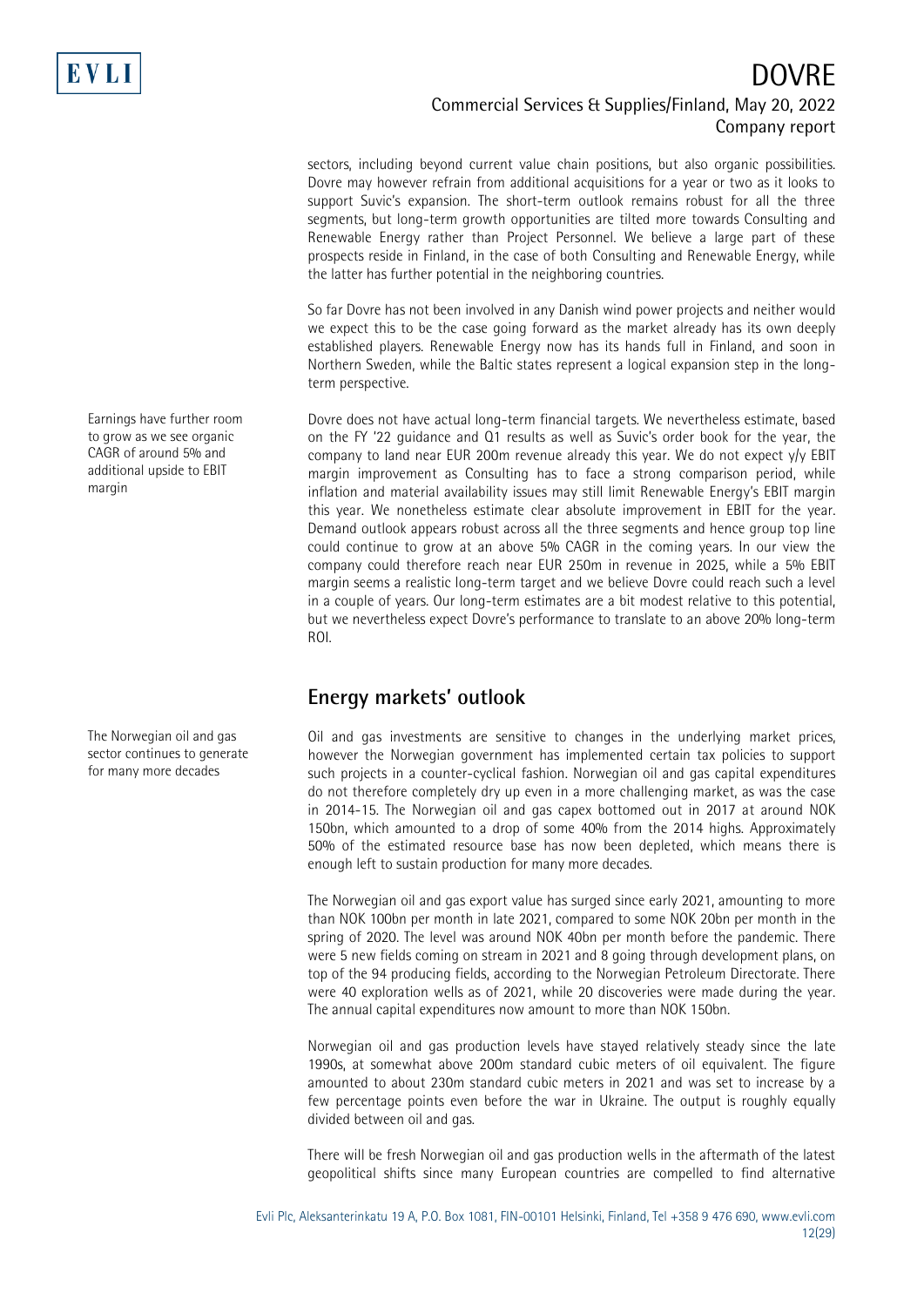

Wind power capacity continues to grow at double-digit rates in the

long-term

## DOVRE Commercial Services & Supplies/Finland, May 20, 2022 Company report

energy sources to replace Russian imports. European countries are bound to accelerate investments in renewable sources like wind power, but such significant projects can't be finalized soon enough to meet interim energy demands.

Global wind power capacity should double during the 2020s. China is set to remain the leader, followed by the US and Europe. Global wind power capacity is still tilted towards onshore farms as the installed onshore base amounts to roughly 750GW, however offshore installations are growing relatively faster from their current 50GW global figure. Recent estimates have put annual onshore growth rates a bit under 10%, while offshore capacity growth should top 20%. Onshore installations will therefore continue to drive absolute capacity growth figures even if offshore farms receive a relatively large share of media attention.





Source: Bloomberg New Energy Finance, Global Wind Energy Council, Wood Mackenzie

A rule of thumb states 1GW of wind power capacity costs around EUR 1bn to construct. The Finnish wind power capacity currently stands around 3GW; assuming a very conservative 10% CAGR for the foreseeable future, or some 300MW annual capacity additions in the next few years, we would estimate Suvic's annual total addressable market in Finland to be around EUR 300m. To give some context, Europe in total is adding a bit more than 15GW of capacity each year.

Global Wind Energy Council forecasts Finland to add a cumulative total of about 6GW in onshore capacity in the next five years, which would imply a CAGR of some 25%. Meanwhile Sweden should add slightly higher absolute amounts of onshore capacity, around 1.5GW annually. These figures would imply the combined Finnish and Swedish annual onshore construction market at above EUR 2bn, Sweden somewhat larger than Finland at more than EUR 1bn.

### **Financials and estimates**

Dovre reports results quarterly, the Q1 and Q3 releases being relatively light trading statements while the half and full-year reports involve more detail on certain line items, balance sheet and cash flow.

#### **Income statement and cash flow**

Dovre's revenue is relatively stable on the part of Project Personnel and Consulting as the two segments do not display particularly significant seasonality and the businesses

The combined annual construction market in Finland and Sweden may be worth up to some EUR 2bn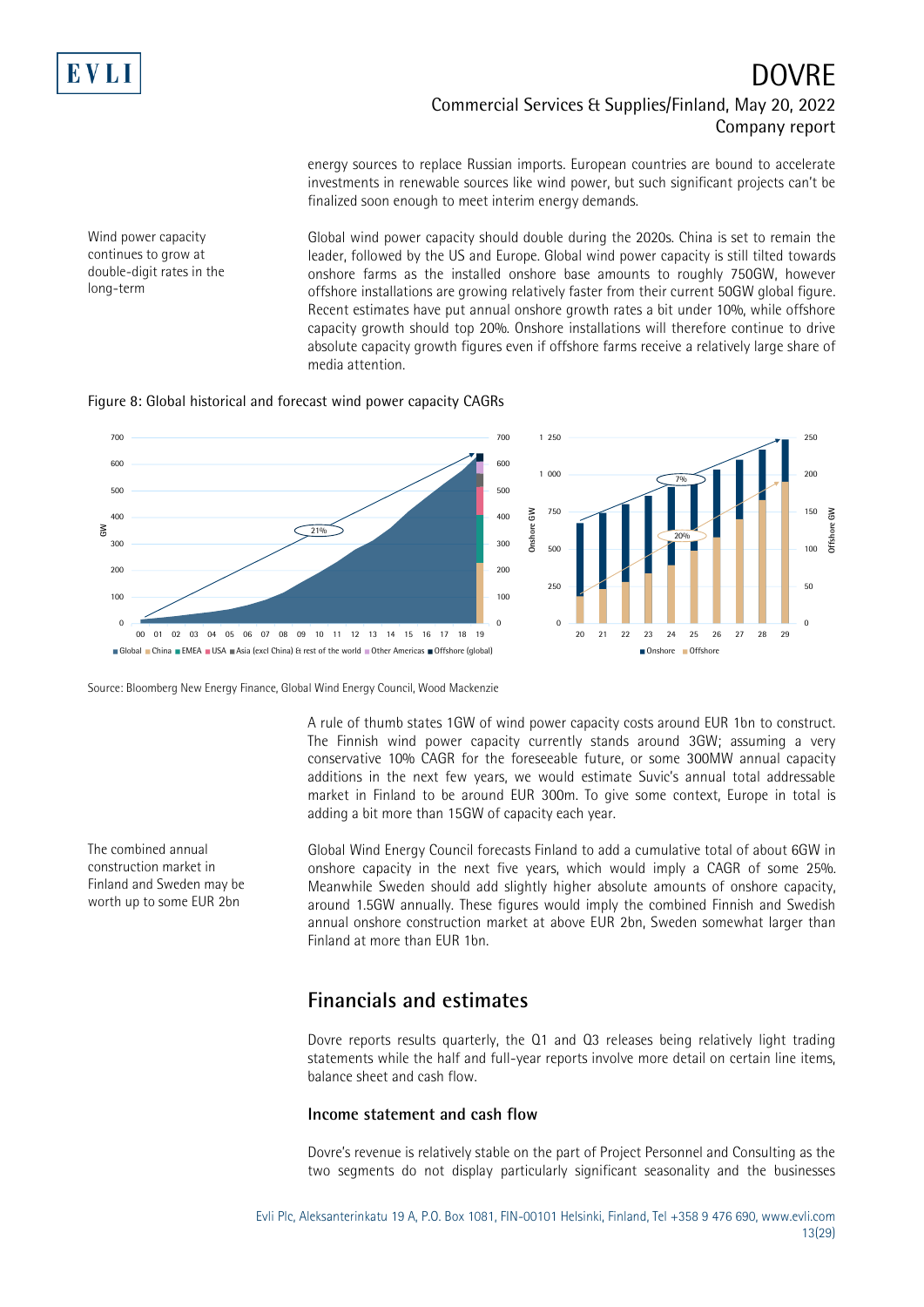

comprise many client projects at any given point of time. Renewable Energy, by contrast, is rather different in this sense as Q1 is always relatively quiet and certain specific projects generate most of the segment's revenue.



Figure 9: Dovre annual segmental revenue and profitability, 2017-21

Source: Dovre

Material and service expenses grew from EUR 0.2m to EUR 46.0m in 2021 due to the establishment of the Renewable Energy segment. The line item will naturally continue to grow in 2022 along with the specialty construction segment. Meanwhile employee benefit expenses amounted to EUR 85m in 2021 and grew by 20% y/y, which was in line with revenue growth.





Source: Dovre

Other operating expenses include items such as administration and travel expenses. These costs are relatively fixed and have averaged some EUR 5m in the past years, however we note Dovre was able to cut them back temporarily by some EUR 1.5m in 2020. Other functions and unallocated expenses include general costs as well as amortization of client agreements and relations.

Profitability, in terms of EBIT, improved in 2021 for both Project Personnel and Consulting by more than 50% as their top lines grew at double-digit rates. Consulting was driven by extraordinarily high activity levels in Norway. Dovre's Q1'22 LTM EBIT margin was 4.1%; we see meaningful additional improvement potential on the margin especially when Consulting and Renewable Energy continue to grow. We note Dovre's FY '21 EBIT margin of 4.3% already translated to a ROI of 17.6%; we see further sustainable

5% EBIT margin and 20% ROI appear realistic longterm financial targets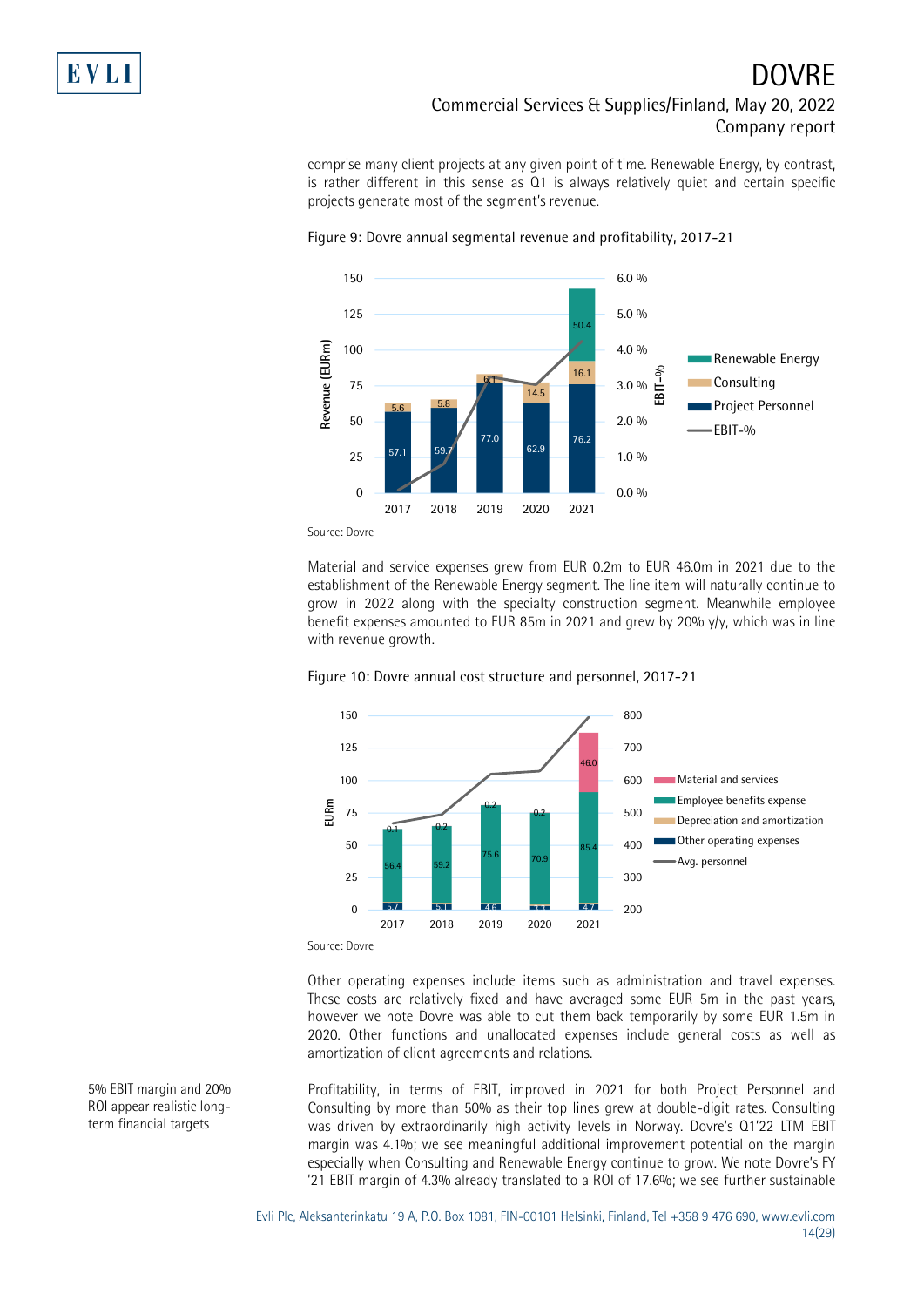

upside potential on profitability margins and hence we would expect Dovre to reach above 20% ROI in the long-term perspective.

Figure 11: Dovre annual profitability and returns on capital, 2017-21



Source: Dovre

Dovre's net financial costs amounted to EUR 0.5m in 2021, on an average interestingbearing debt of some EUR 8m during the year. Capital expenditures amounted to EUR 2.6m in 2021, which was mostly due to the purchase of Suvic's shares. The capex figure was EUR 1.0m in 2020. The three segments have, in general, low capex needs, but we would expect Consulting to be the one most likely to receive such funding especially in certain IT project and M&A cases.

#### **Balance sheet**

Dovre's business model, especially with regards to Project Personnel and Consulting, is asset-light; trade receivables and other receivables are the most important asset line item in the balance sheet. The acquisition of Suvic led only to a slightly less favorable net working capital position.

The company's cash balance stood at EUR 9.5m at the end of FY '21, meaning Dovre had a positive net cash position, and we would expect the company to maintain a liquid position in the short-term to help Suvic's growth ambitions. Dovre's balance sheet also includes an unquoted equity investment in SaraRasa Bioindo Pte. Ltd., of which Dovre owned 19.86% at the end of FY '21. The stake in the Indonesian biofuel production plant was valued at EUR 1.1m and is likely to be divested at some point in the future.

Dovre's book equity value amounted to EUR 28.4m at the end of FY '21, which translates to an equity ratio of 41%, and can be viewed relative to the company's interest-bearing liabilities as they include some EUR 6m in short-term debt and EUR 2m in long-term debt.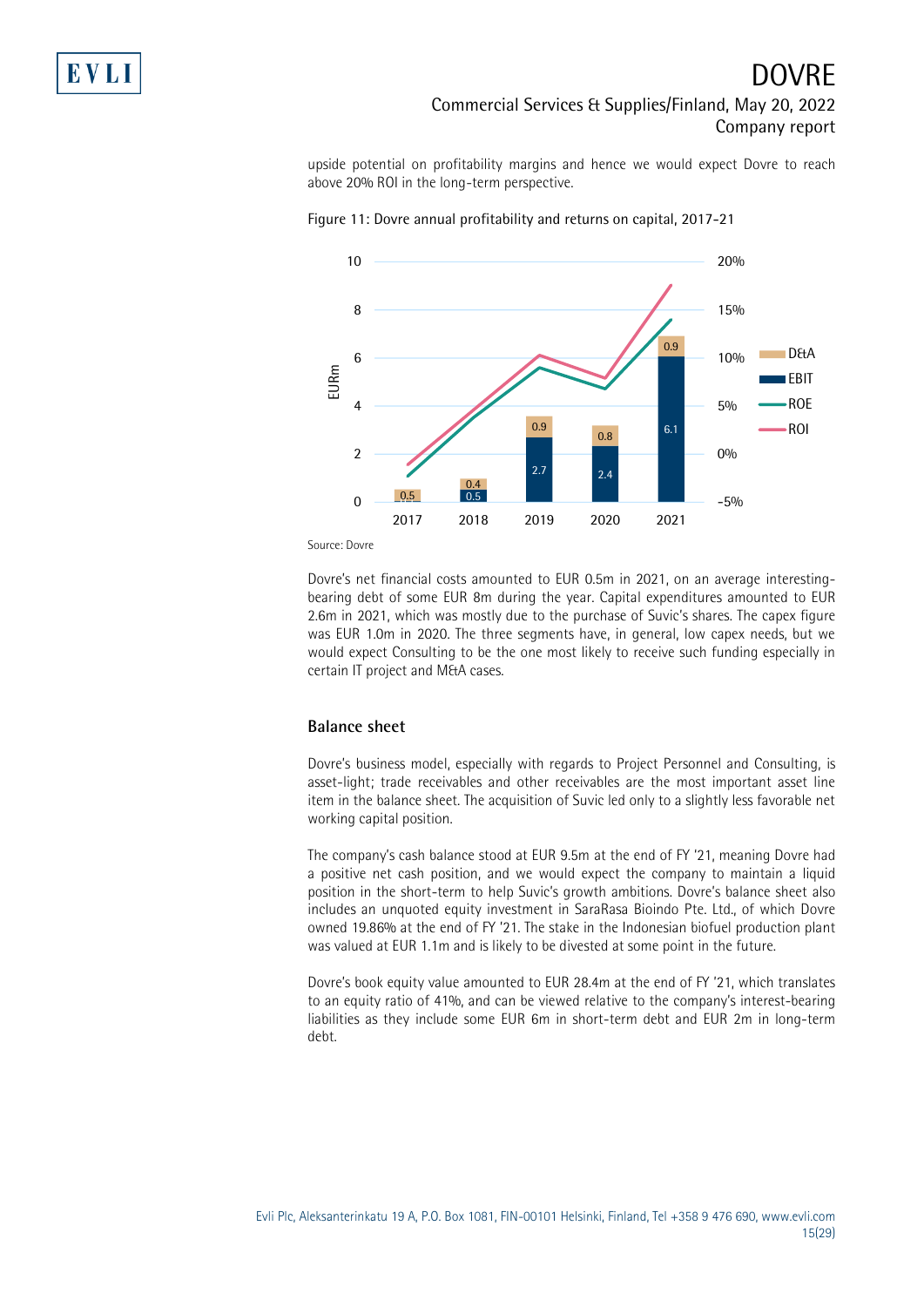

Figure 12: Dovre balance sheet composition, YE '21

Source: Dovre

Trade payables and other liabilities are slightly smaller than trade receivables, hence Dovre operates with a positive net working capital. Net working capital management is not a major issue for the Project Personnel and Consulting segments, however trade receivables increased by some EUR 13m after the acquisition of Suvic. Dovre still does not carry any high levels of inventories as the figure amounted to only EUR 0.7m at the end of FY '21.

#### **Estimates**

Dovre's Q1'22 results improved significantly y/y as the comparison period did not include the Renewable Energy segment, however the underlying performance was also a lot better due to Project Personnel, where the 47% y/y top line growth led to a EUR 0.5m y/y EBIT improvement. Consulting's performance was somewhat modest as revenue remained flat. Dovre reported EUR 6.1m in FY '21 EBIT. Q1'21 did not include Suvic and based on the Q1'22 Suvic EBIT of EUR 0.5m we would expect the actual adjusted FY '21 Dovre comparison figure to have been close to EUR 6.5m.

We estimate Dovre to reach EUR 200m in revenue and EUR 8.4m in EBIT for FY '22, while Dovre's guidance for 2022 is revenue of more than EUR 165m and EBIT is expected to be better than last year (EUR 6.1m in 2021).

We expect significant profitability improvement for Project Personnel in 2022, driven by the Norwegian oil and gas sector, while Consulting is likely to see somewhat muted relative development this year as 2021 benefited from extraordinarily high activity levels in Norway. Project Personnel, by contrast, had a particularly soft comparison period for Q1 and hence top line growth is unlikely to remain as high in the coming quarters. We nonetheless estimate Project Personnel FY '22 EBIT to increase by EUR 1.0m y/y to EUR 3.9m. We expect the segment to reach EUR 100m top line in the coming years while its EBIT margin should remain at least around 4%.

Q1'22 results suggest earnings continue to improve despite general concerns around inflation

We see Project Personnel headed towards EUR 4m EBIT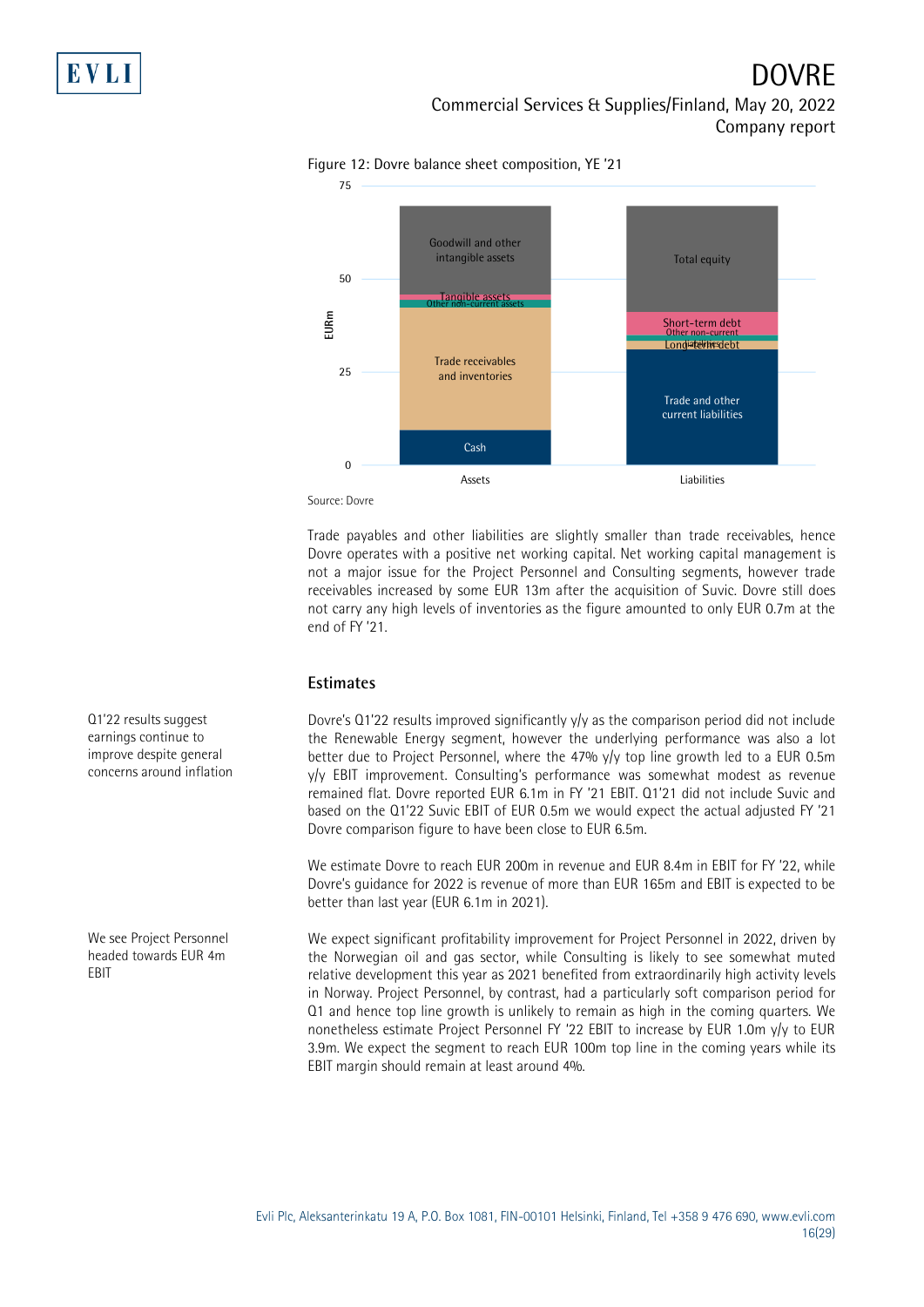| Dovre                          | <b>FY '20</b> | 01'21    | 02'21  | 03'21            | 04'21  | FY '21 | Q1'22          | 02'22e | Q3'22e | Q4'22e | <b>FY '22e</b> |
|--------------------------------|---------------|----------|--------|------------------|--------|--------|----------------|--------|--------|--------|----------------|
| Revenue                        | 77.5          | 19.7     | 34.2   | 46.5             | 42.3   | 142.7  | 47.8           | 51.1   | 53.8   | 48.2   | 200.9          |
| <b>Project Personnel</b>       | 62.9          | 15.4     | 18.6   | 19.4             | 22.8   | 76.2   | 22.7           | 23.1   | 23.4   | 23.9   | 93.1           |
| v/y growth                     | $-18%$        | $-21.96$ | 16 %   | 44 %             | 62 %   | 21 %   | 47 %           | 24 %   | 21 %   | 5 %    | 22 %           |
| Consulting                     | 14.5          | 4.3      | 4.4    | 3.3              | 4.1    | 16.1   | 4.4            | 4.5    | 3.4    | 4.3    | 16.6           |
| y/y growth                     | 137 %         | 2 %      | 27 %   | 7.9 <sub>0</sub> | 13 %   | 11 %   | 2 <sub>0</sub> | 5 %    | 3 %    | 2%     | $3\%$          |
| Renewable Energy               |               |          | 11.2   | 23.8             | 15.4   | 50.4   | 20.7           | 23.5   | 27.0   | 20.0   | 91.2           |
| v/y growth                     |               |          |        |                  |        |        |                | 110 %  | 13 %   | 30 %   | 81 %           |
|                                |               |          |        |                  |        |        |                |        |        |        |                |
| <b>EBIT</b>                    | 2.4           | 0.8      | 0.9    | 2.5              | 1.9    | 6.1    | 1.7            | 1.7    | 2.7    | 2.3    | 8.4            |
| <b>Project Personnel</b>       | 1.9           | 0.6      | 0.5    | 0.7              | 1.1    | 2.9    | 1.1            | 0.7    | 0.9    | 1.2    | 3.9            |
| $EBIT-96$                      | 3 %           | 4 %      | 3.96   | $4\frac{0}{0}$   | 5 %    | 4 %    | 5 %            | 3 %    | 4 %    | 5 %    | $4\%$          |
| Consulting                     | 1.5           | 0.6      | 0.7    | 0.4              | 0.6    | 2.3    | 0.4            | 0.6    | 0.5    | 0.6    | 2.1            |
| $EBIT-96$                      | 10 %          | 14 %     | 16 %   | 12 %             | 14 %   | 14 %   | 9 <sub>0</sub> | 13 %   | 15 %   | 14 %   | 13 %           |
| Renewable Energy               |               |          | $-0.2$ | 1.7              | 0.4    | 1.9    | 0.5            | 0.7    | 1.6    | 0.8    | 3.6            |
| $EBIT-96$                      |               |          | $-2\%$ | 7.96             | 3 %    | 4 %    | 2 <sub>0</sub> | 3 %    | 6 %    | 4 %    | $4\%$          |
| <b>Other &amp; Unallocated</b> | $-1.0$        | $-0.4$   | $-0.1$ | $-0.3$           | $-0.2$ | $-1.0$ | $-0.3$         | $-0.3$ | $-0.3$ | $-0.3$ | $-1.2$         |

#### Table 1: Estimates summary

Source: Evli Research

Suvic's Q1 is always a slow quarter, while Q3 is by far the best. Q3 is, by contrast, slower for Project Personnel and Consulting due in part e.g. to the long summer holidays in Norway. Suvic reported Q1'22 LTM revenue of EUR 71.1m and EUR 2.4m in EBIT, in other words an EBIT margin of 3.4%. We expect the margin to improve to 3.9% in FY '22. The current highly inflationary environment raises some uncertainty around the profitability improvement, but we note Suvic is a relatively small specialist construction company and hence arguably better positioned to deal with any potential project execution issues.

We estimate EUR 91m in FY '22 revenue for Renewable Energy, based on Suvic's order backlog for the year. We therefore estimate 28% top line growth relative to the EUR 71.1m Q1'22 LTM figure. We expect Suvic's annual revenues to stabilize around EUR 100m in the short to medium term perspective, although there is more long-term potential.

Our long-term EBIT margin estimates for Project Personnel remain somewhat moderate for now as we pencil in only 4% level going forward; we wouldn't be too surprised to see the segment top the 4% profitability level in the future, and we consider 5% a realistic prospect in the coming years. A possible risk, or at the minimum a limiting factor, relates to price competition within the oil and gas sector projects.

We gauge 15% to be a realistic long-term EBIT margin level for Consulting as the segment has already had a few quarters around that mark. We are estimating only some 3% revenue CAGR for the coming years but reckon the segment could well reach a rate many percentage points above that. We consider execution in Finland one factor which could prove our growth estimates too low.

In our view Renewable Energy could reach a 5% EBIT margin in the long-term. We expect relative profitability to improve to 3.9% this year, and further improvement to 4.5% in FY '23. We estimate revenue CAGR to be only in the high single digits after FY '22, although this may prove to be a conservative view.

## **Valuation**

We consider sum-of-the-parts analysis a very suitable approach for valuing Dovre, given that the three segments are separate and distinctive from each other in terms of profitability and growth outlook. Project Personnel has demonstrated a relatively steady and improving profitability performance in the past few years, however the segment's long-term growth and margin outlook is on the modest side compared to Consulting

We estimate only somewhat conservative 4% long-term EBIT margin for Project Personnel

Consulting Finland could drive growth above our estimates

Consulting deserves relatively high multiples, Project Personnel only moderate ones, while Renewable Energy involves more uncertainty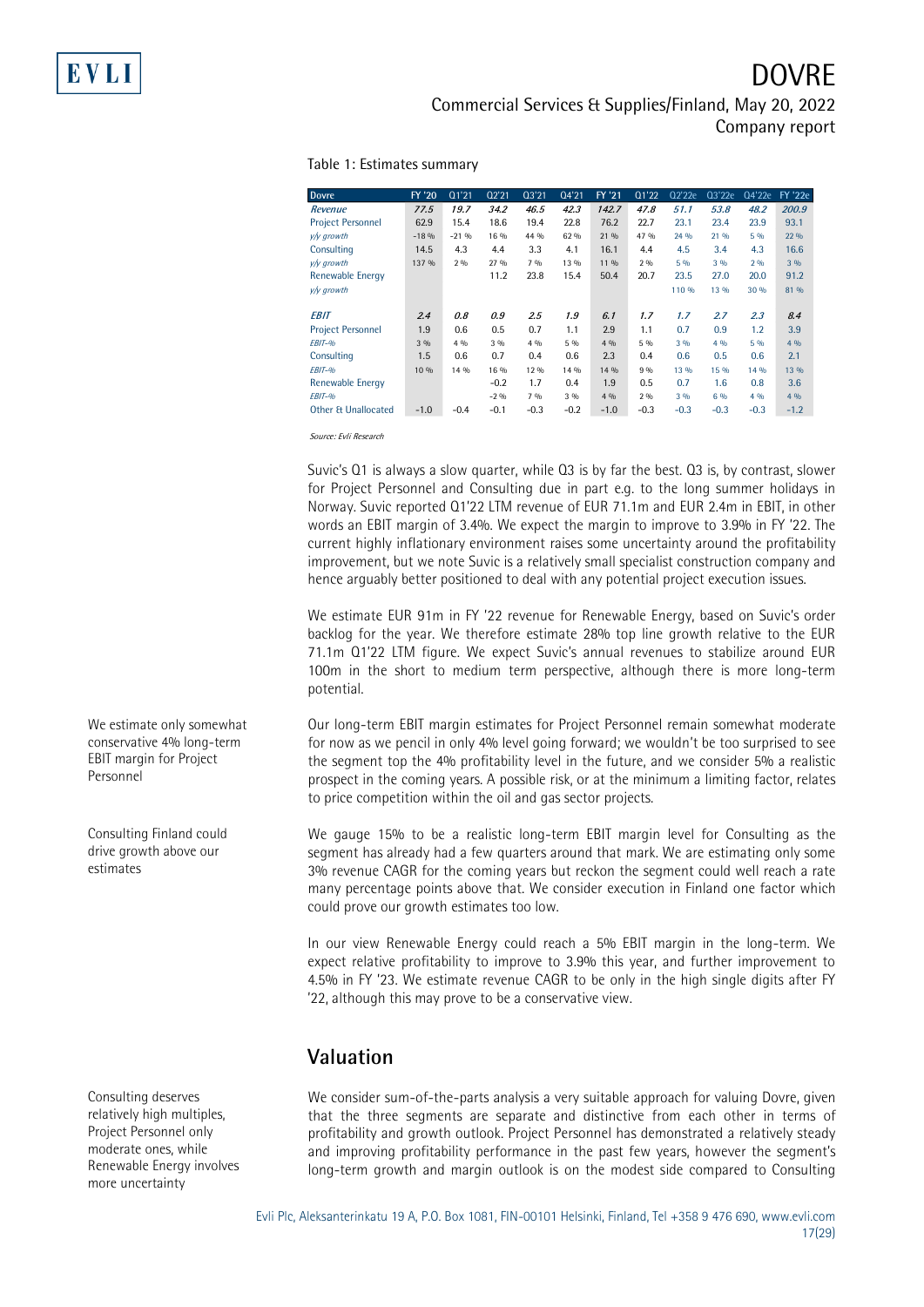and Renewable Energy; hence we view moderate earnings multiples appropriate for Project Personnel, as implied by the segment's peer group. We similarly argue Consulting deserves the highest multiples of the three segments due to its high-performing peer group, but the valuation is also backed up by the segment's lofty profitability and plentiful long-term growth prospects. We find Renewable Energy's acceptable valuation level lands between the two as the segment has lower profitability potential than Consulting but better growth outlook than Project Personnel.





Source: FactSet, Dovre

Note: Bubble size represents average revenue over the sample years

Project Personnel's performance is unlikely to lag its peers' too much

In our opinion Brunel International, Eezy and Randstad Holding are the most suitable peer companies for Project Personnel. We view relatively modest valuation multiples, compared to Consulting and Renewable Energy, appropriate for Project Personnel as the segment's margins remain somewhat low and the business is also highly exposed to the cyclical oil and gas sector. Project Personnel's EBIT margin has been steady relative to peers', and we believe profitability is to continue improving especially when the Q1'22 results displayed a strong 4.8% margin. We consider 5% EBIT margin a realistic longterm level for the segment, which would be a bit above the peers' average level in the recent past. We note Brunel, arguably the most relevant peer, has already topped the 5% EBIT margin level and targets over 6% in 2025. Project Personnel is, on the other hand, a considerably smaller business than its peers, but we view the peer multiples overall appropriate for the segment.





Source: FactSet, Dovre Note: Bubble size represents average revenue over the sample years

Consulting's performance

stands up to that of the peer group

In our view AFRY, Etteplan, Sitowise and Sweco are the key Consulting peers. We argue Consulting rightly deserves higher valuation multiples than Project Personnel as the business has not only better margins but also more stable demand outlook. The long-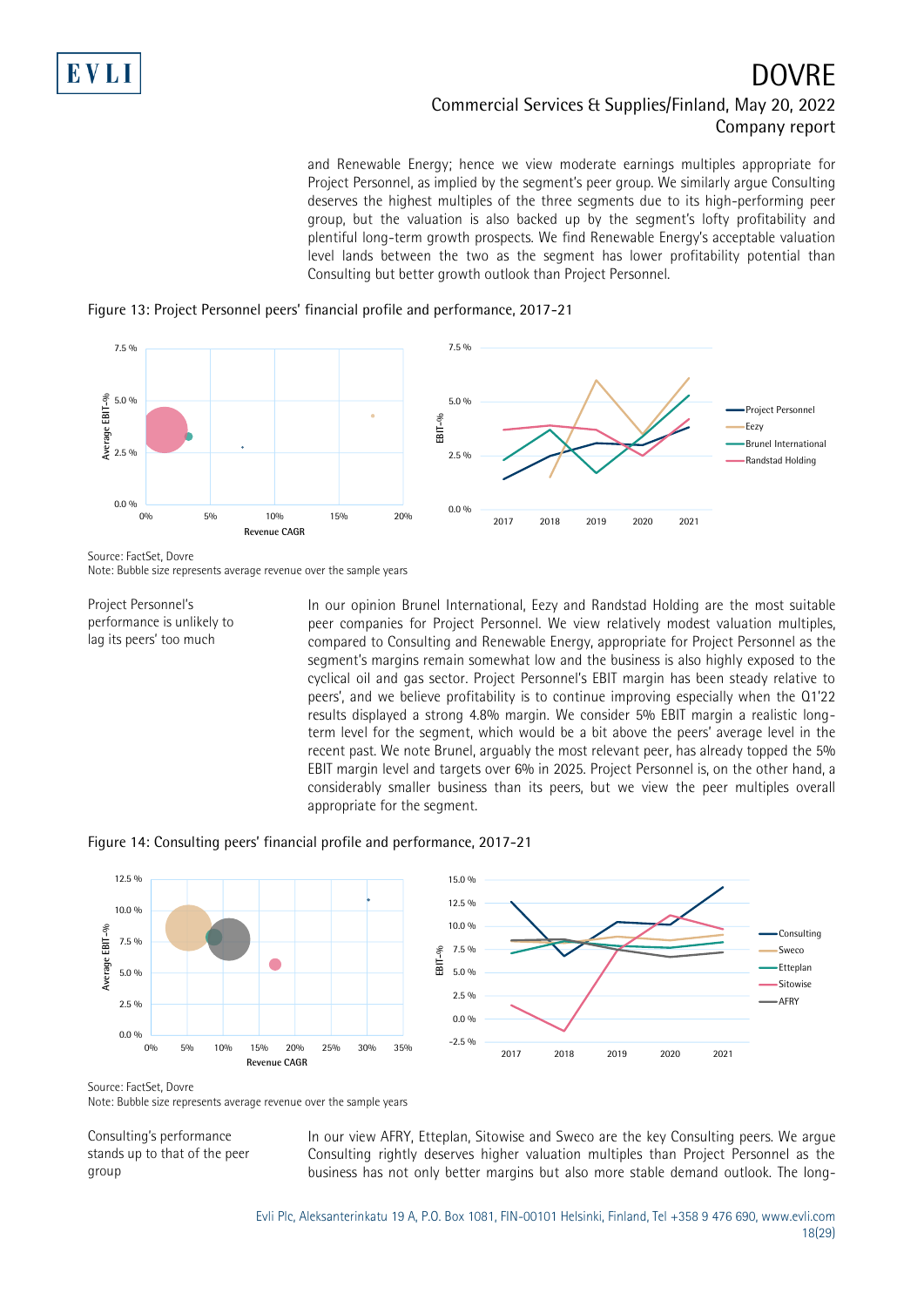term growth outlook for Consulting is also better than that for Project Personnel. Consulting's growth prospects are stabler than those for Renewable Energy, although the latter may still have more long-term potential in its chosen niche markets. The profitability of Consulting in fact outperforms those of its peers, which by itself would support higher relative multiples especially when Consulting should still have plenty of room to grow. Consulting's margins, however, haven't been as stable as those of AFRY, Etteplan and Sweco; we argue the overall effect of these considerations, together with the segment's relatively small size, is that the peer multiples are highly appropriate for Consulting.





Source: FactSet

Note: Bubble size represents average revenue over the sample years

Specialty construction margins are relatively stable, but Suvic's focus differs from peers'

We identify Af Gruppen, Kreate, Sdiptech and Veidekke as peers for Renewable Energy. The construction business in general can be challenging to approach from a valuation perspective as profitability levels may be unstable due to project execution issues. We regard Suvic's specialty construction profile, more specifically its focus on wind farms and other renewable energy sites, as a positive in this sense because it should help the company concentrate on projects where it is less likely to blunder with the key execution assumptions. The renewable energy focus also means long-term growth potential is higher than that of peers whose businesses are still tilted towards more traditional sectors of construction. We note Suvic's 3.4% Q1'22 LTM EBIT margin corresponds well with Kreate's and Veidekke's performance; we expect Suvic's profitability to improve closer to a 5% margin in the future. In our opinion Suvic's niche renewables positioning (which entails strong long-term growth prospects), relatively short history and small size relative to peers make Renewable Energy more difficult to value fairly than Project Personnel or Consulting. There is, in other words, more uncertainty around the appropriate valuation level, but we view the median peer group multiples fair enough.

Consulting peer multiples, their median FY '22 EV/EBIT at 14x, stand clearly above those of Project Personnel and Renewable Energy. The respective comparable medians amount to 8.5x and about 10x.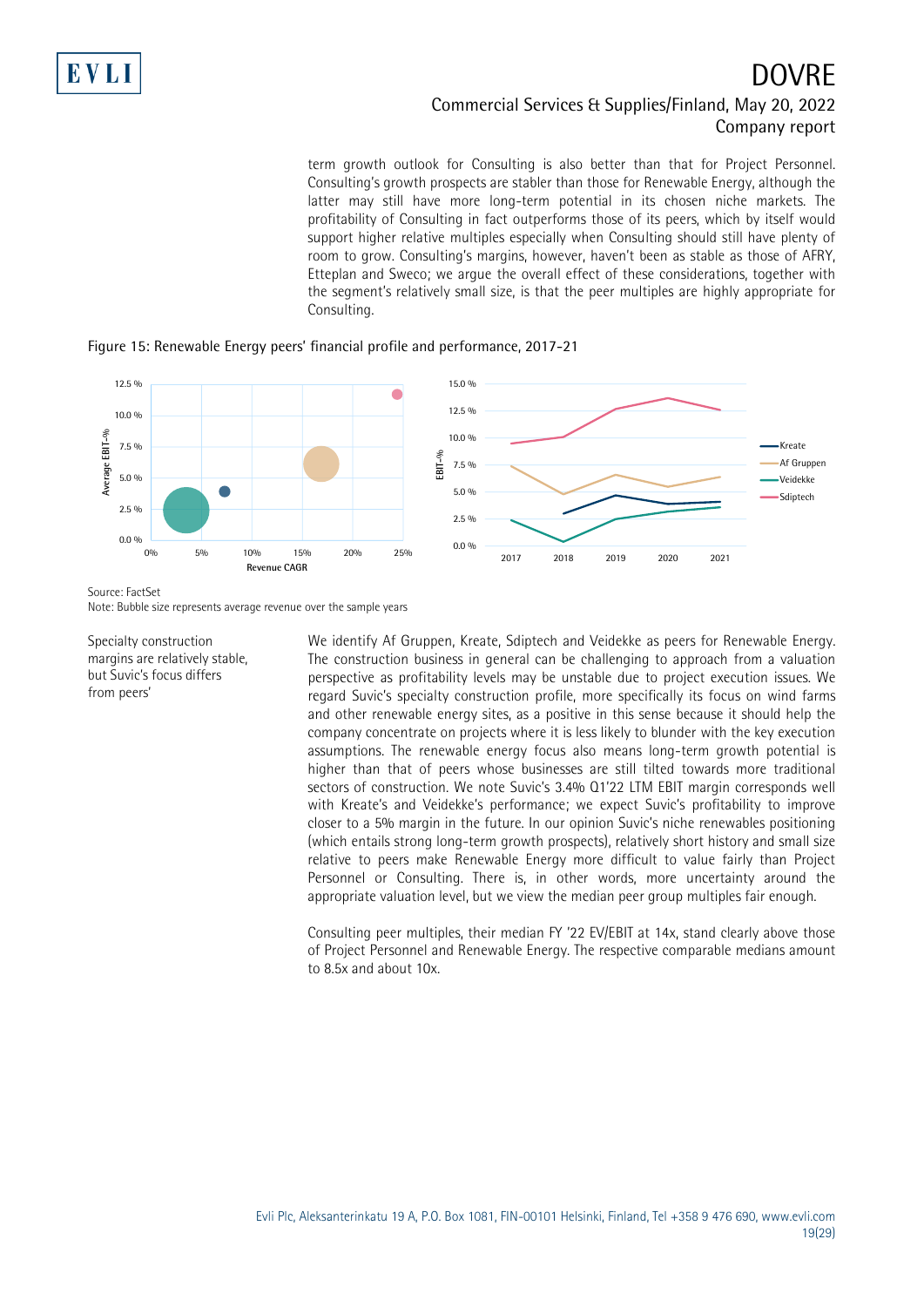

#### Table 2: Dovre peer group valuation

|                                  | <b>MCAP</b> |       | EV/EBITDA |         |        | EV/EBIT |        |         | EBIT-%  |         |
|----------------------------------|-------------|-------|-----------|---------|--------|---------|--------|---------|---------|---------|
| <b>DOVRE PEER GROUP</b>          | <b>MEUR</b> | 21    | 22        | 23      | 21     | 22      | 23     | 21      | 22      | 23      |
| <b>Brunel International</b>      | 525         | 8.2x  | 7.0x      | 5.9x    | 11.8x  | 8.5x    | 6.9x   | $5.0\%$ | $5.3\%$ | 5.9%    |
| Eezy                             | 125         | 10.2x | 7.1x      | 6.2x    | 17.3x  | 10.8x   | 8.8x   | $5.6\%$ | $6.4\%$ | $7.2\%$ |
| Randstad                         | 9132        | 8.6x  | 6.2x      | 6.0x    | 10.9x  | 7.6x    | 7.3x   | $4.4\%$ | $4.7\%$ | 4.8 %   |
| <b>AFRY</b>                      | 1684        | 14.7x | 8.5x      | 8.0x    | 22.3x  | 13.2x   | 11.5x  | 7.9%    | $7.5\%$ | 8.3 %   |
| Etteplan                         | 408         | 10.9x | 9.1x      | 8.2x    | 18.6x  | 14.7x   | 13.2x  | $8.6\%$ | $8.8\%$ | $9.2\%$ |
| Sitowise Group                   | 198         |       | 8.8x      | 8.1x    |        | 12.9x   | 11.8x  | 10.1 %  | 10.0 %  | 10.6 %  |
| <b>SWECO</b>                     | 3912        | 22.9x | 13.9x     | 13.0x   | 32.4x  | 19.3x   | 17.8x  | $9.3\%$ | $9.8\%$ | 10.2 %  |
| AF Gruppen                       | 1727        | 10.0x | 8.5x      | 7.7x    | 13.5x  | 11.2x   | 10.1x  | $5.8\%$ | $5.4\%$ | $5.7\%$ |
| <b>Kreate Group</b>              | 76          |       | 6.5x      | 5.8x    |        | 9.0x    | 8.0x   | $4.4\%$ | $4.0\%$ | $4.4\%$ |
| Sdiptech                         | 1021        | 31.8x | 16.3x     | 13.9x   | 47.2x  | 21.5x   | 17.9x  | 13.4 %  | 16.9%   | 17.8 %  |
| <b>Veidekke</b>                  | 308         | 6.5x  | 4.5x      | 4.2x    | 10.9x  | 7.4x    | 6.6x   | $3.6\%$ | $3.7\%$ | $4.0\%$ |
| Peer Group Average               | 1829        | 13.8x | 8.8x      | 7.9x    | 20.5x  | 12.4x   | 10.9x  | $7.1\%$ | $7.5\%$ | $8.0\%$ |
| Peer Group Median                | 1021        | 10.2x | 8.5x      | 7.7x    | 17.3x  | 11.2x   | 10.1x  | 5.8 %   | $6.4\%$ | $7.2\%$ |
| Dovre (Evli est.)                | 63          | 10.2x | 6.4x      | 5.5x    | 11.6x  | 7.0x    | 5.9x   | 43%     | 4.2 %   | 4.5 %   |
| Dovre prem./disc. to peer median |             | 0%    | $-24.96$  | $-29.%$ | $-33%$ | $-38%$  | $-41%$ | $-26$ % | $-35%$  | $-38%$  |

Source FactSet, Evli Research

Dovre now trades at about 7x EV/EBIT on our FY '22 estimates, a level which we deem not too challenging especially as the Q1 figures already showcased a marked y/y EBIT improvement even when excluding the contribution due to the Suvic acquisition. We believe there's a good chance Dovre will specify its FY '22 profitability guidance upwards sometime after the summer. Project Personnel is likely to continue to contribute a significant share of value going forward, while Consulting earnings are valued relatively high.

#### Table 3: Dovre sum-of-the-parts valuation

| Segment                           | <b>EBIT</b><br>'21 | <b>EV/EBIT</b><br>'21' | EV <sup>1</sup> | <b>EBIT</b><br>'22e | <b>EV/EBIT</b><br>'22e * | EVIL  |
|-----------------------------------|--------------------|------------------------|-----------------|---------------------|--------------------------|-------|
| Project Personnel                 | 2.9                | 11.8x                  | 34              | 3.9                 | 8.5x                     | 33    |
| Consulting                        | 2.3                | 22.3x                  | 51              | 2.1                 | 14.0x                    | 29    |
| Renewable Energy <sup>2)</sup>    | 2.4                | 13.5x                  | 17              | 3.6                 | 10.1x                    | 19    |
| Other & Unallocated <sup>3)</sup> | $-1.0$             | 15.9x                  | $-16$           | $-1.2$              | 10.9x                    | $-13$ |
| <b>Total</b>                      | 6.6                | 13.1x                  | 86              | 8.4                 | 8.1x                     | 68    |
| Net debt (Evli YE est.)           |                    |                        | $-1$            |                     |                          | $-4$  |
| Equity value                      |                    |                        | 87              |                     |                          | 72    |
| Per share                         |                    |                        | 0.82            |                     |                          | 0.68  |

\*Peer group median (FactSet) 1) 51% stake in Renewable Energy 2) Q1'22 LTM for FY '21 3) Multiple based on the segmental average

We base our EUR 0.70 TP on our sum-of-the-parts valuation approach. We use peer EV/EBIT multiples for FY '21-22 to arrive at an equally-weighted average value of EUR 0.75 per share; our TP tilts towards the lower end of the range as valuations have been under pressure since late last year. Our rating is BUY.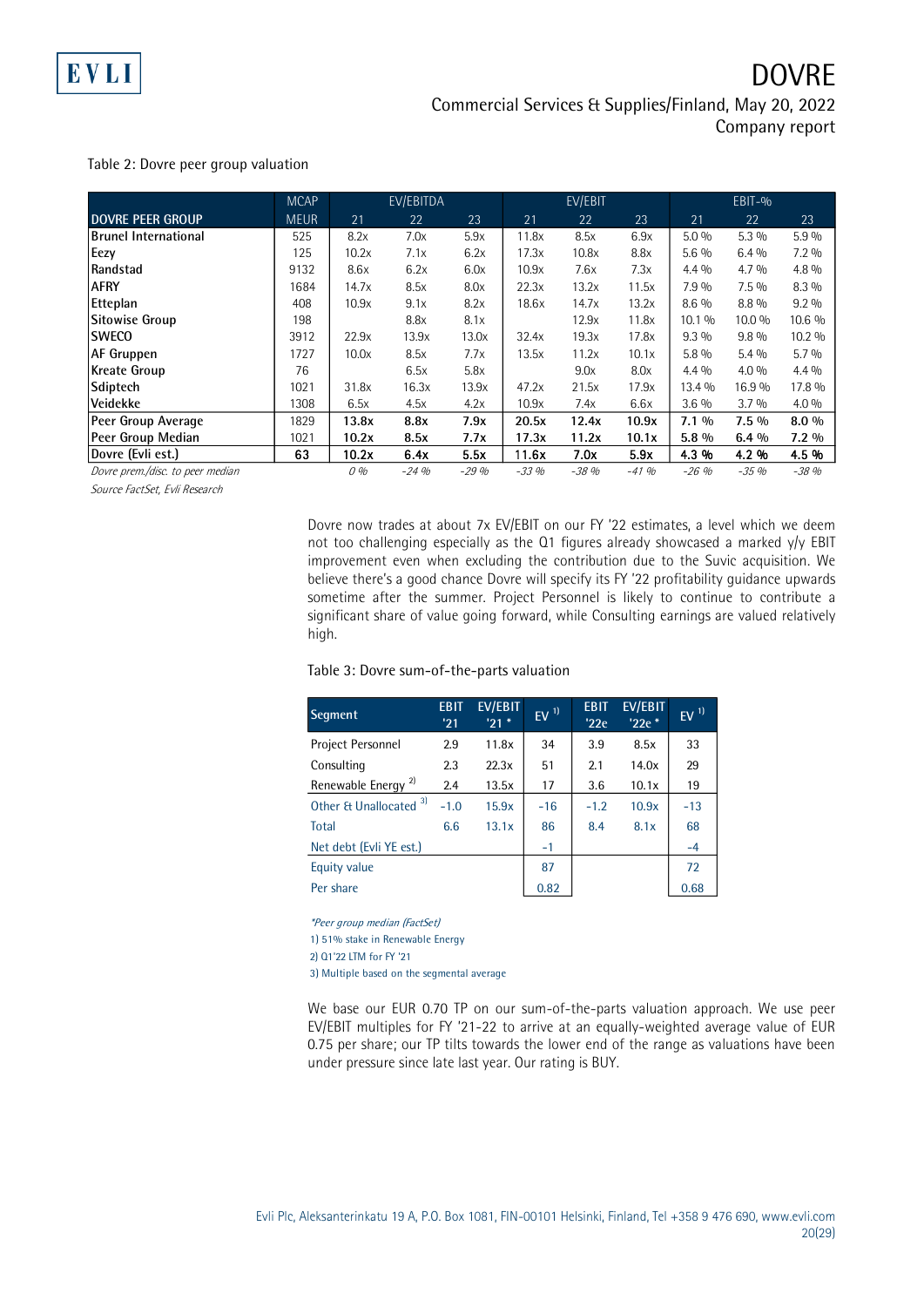| <b>VALUATION RESULTS</b> | <b>BASE CASE DETAILS</b>   | VALUATION ASSUMPTIONS  | ASSUMPTIONS FOR WACC           |      |
|--------------------------|----------------------------|------------------------|--------------------------------|------|
| Current share price      | 0.59 PV of Free Cash Flow  | 54 Long-term growth, % | 2.5 Risk-free interest rate, % | 2.25 |
| DCF share value          | 1.02 PV of Horizon value   | 53 WACC, %             | 9.2 Market risk premium, %     | 5.8  |
| Share price potential, % | 72.9 Unconsolidated equity | 0 Spread, %            | 0.0 Debt risk premium, %       | 2.8  |
| Maximum value            | 1.0 Marketable securities  | 10 Minimum WACC, %     | 9.2 Equity beta coefficient    | 1.20 |
| Minimum value            | 1.0 Debt - dividend        | -8 Maximum WACC, %     | 9.2 Target debt ratio, %       | 15   |
| Horizon value, %         | 49.8 Value of stock        | 108 Nr of shares, Mn   | 106.0 Effective tax rate, %    | 20   |

| DCF valuation, EURm        | 2021           | 2022E          | 2023E    | 2024E          | 2025E          | 2026E        | 2027E          | 2028E    | 2029E    | 2030E          | 2031E        | Horizon |
|----------------------------|----------------|----------------|----------|----------------|----------------|--------------|----------------|----------|----------|----------------|--------------|---------|
| Net sales                  | 143            | 201            | 212      | 220            | 229            | 235          | 241            | 247      | 253      | 259            | 266          | 272     |
| Sales growth, %            | 84.4           | 40.8           | 5.3      | 4.2            | 3.9            | 2.5          | 2.5            | 2.5      | 2.5      | 2.5            | 2.5          | 2.5     |
| Operating income (EBIT)    | 6              | 8              | 9        | 11             | 12             | 12           | 12             | 12       | 13       | 13             | 13           | 14      |
| Operating income margin, % | 4.3            | 4.2            | 4.5      | 4.8            | 5.3            | 5.0          | 5.0            | 5.0      | 5.0      | 5.0            | 5.0          | 5.0     |
| + Depreciation+amort.      |                | $\mathbf{0}$   | 0        | $\overline{0}$ | $\mathbf{0}$   | $\mathbf{0}$ | $\mathbf 0$    | 0        | 0        | $\overline{0}$ | 0            |         |
| <b>EBITDA</b>              |                | 8              | 9        | 11             | 12             | 12           | 12             | 12       | 13       | 13             | 13           |         |
| - Paid taxes               |                | $-2$           | $-2$     | $-2$           | $-2$           | $-2$         | $-2$           | $-2$     | $-3$     | $-3$           | $-3$         |         |
| - Change in NWC            | $-2$           | $-1$           | $\Omega$ | $\Omega$       | $\mathbf{0}$   | $\Omega$     | $\Omega$       | $\Omega$ | $\Omega$ | $\Omega$       | $\Omega$     |         |
| NWC / Sales, %             | 1.2            | 1.4            | 1.4      | 1.5            | 1.5            | 1.5          | 1.5            | 1.5      | 1.5      | 1.5            | 1.5          |         |
| + Change in other liabs    |                | $\mathbf{0}$   | $\Omega$ | $\Omega$       | $\Omega$       | $\Omega$     | $\Omega$       | $\Omega$ | $\Omega$ | $\Omega$       | $\Omega$     |         |
| - Operative CAPEX          | $-2$           | $-1$           | $-1$     | $-2$           | $-2$           | $-2$         | $-2$           | $-2$     | $-2$     | 17             | $-2$         |         |
| opCAPEX / Sales, %         | 1.8            | 0.6            | 0.5      | 0.9            | 0.9            | 0.9          | 0.8            | 0.8      | 0.8      | $-6.6$         | 0.9          |         |
| - Acquisitions             | 0              | $\Omega$       | $\Omega$ | $\Omega$       | $\Omega$       | $\Omega$     | $\Omega$       | $\Omega$ | $\Omega$ | $\Omega$       | $\Omega$     |         |
| + Divestments              | $\Omega$       | 0              | 0        | 0              | 0              | 0            | $\Omega$       | 0        | 0        | 0              | 0            |         |
| - Other items              | $\Omega$       | $\overline{0}$ | 0        | $\Omega$       | $\overline{0}$ | 0            | $\Omega$       | $\Omega$ | 0        | $\Omega$       | $\mathbf{0}$ |         |
| $=$ FCFF                   | $\overline{2}$ | 5              | 6        | 6              | 7              | 7            | $\overline{7}$ | 8        | 8        | 27             | 8            | 125     |
| $=$ Discounted FCFF        |                | $\overline{4}$ | 5        | 5              | 5              | 5            | 5              | 4        | 4        | 13             | 3            | 53      |
|                            |                |                |          |                |                |              |                |          |          |                |              |         |
| = DFCF min WACC            |                | 4              | 5        | 5              | 5              | 5            | 5              | 4        | 4        | 13             | 3            | 53      |
| $=$ DFCF max WACC          |                | 4              | 5        | 5              | 5              | 5            | 5              | 4        | 4        | 13             | 3            | 53      |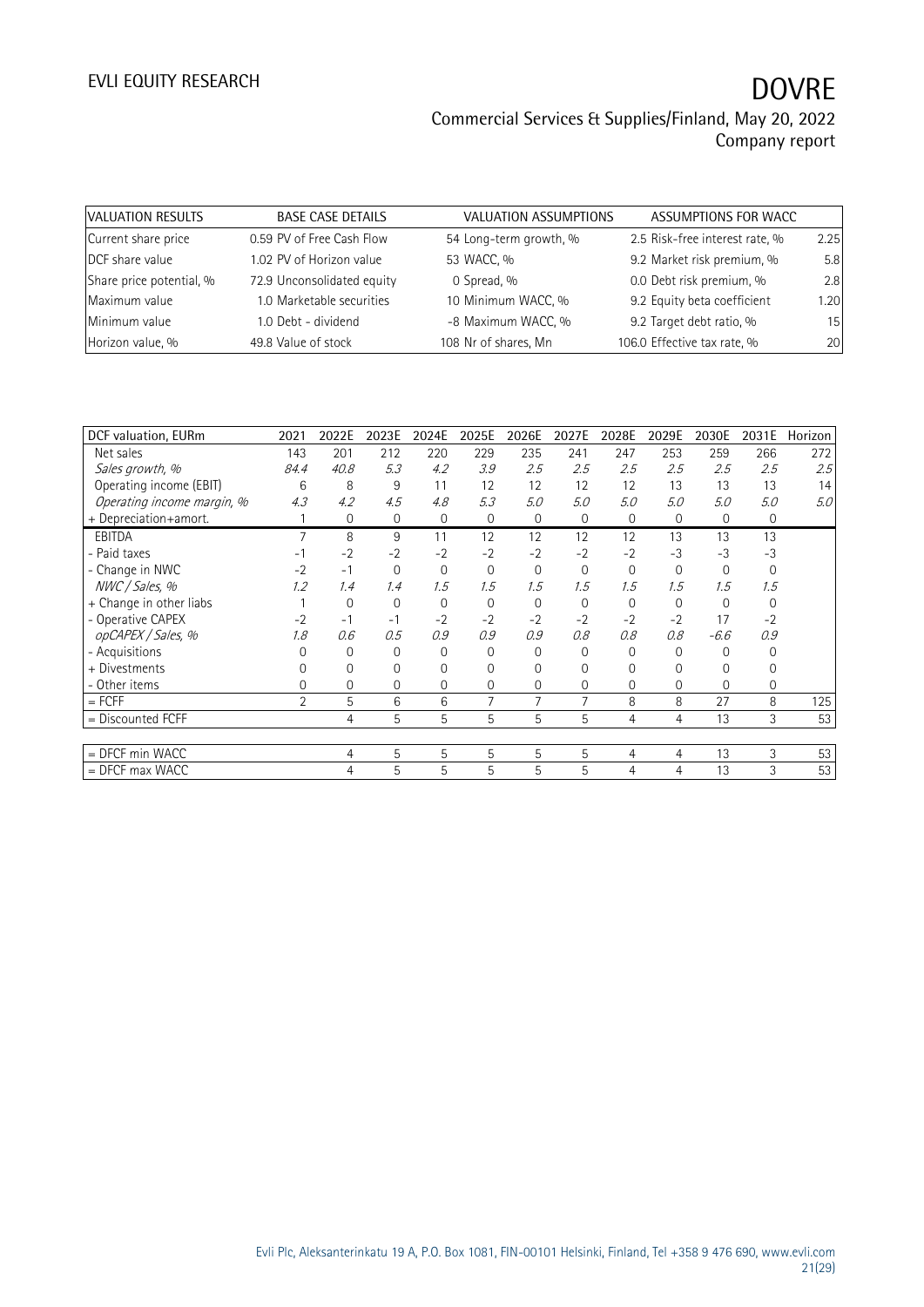| <b>INTERIM FIGURES</b>               |         |        |        |        |             |        |         |         |         |        |        |         |
|--------------------------------------|---------|--------|--------|--------|-------------|--------|---------|---------|---------|--------|--------|---------|
| EVLI ESTIMATES, EURm                 | 202101  | 202102 | 202103 | 202104 | 2021        | 202201 | 2022Q2E | 2022Q3E | 2022Q4E | 2022E  | 2023E  | 2024E   |
| Net sales                            | 19.7    | 34.2   | 46.4   | 42.4   | 142.7       | 47.8   | 51.1    | 53.8    | 48.2    | 200.9  | 211.6  | 220.4   |
| EBITDA                               | 1.0     | 1.1    | 2.7    | 2.2    | 7.0         | 1.9    | 1.9     | 2.9     | 2.5     | 8.4    | 9.4    | 10.5    |
| EBITDA margin (%)                    | 5.1     | 3.3    | 5.8    | 5.1    | 4.9         | 4.0    | 3.7     | 5.4     | 5.2     | 4.2    | 4.5    | 4.8     |
| EBIT                                 | 0.8     | 0.9    | 2.5    | 1.9    | 6.1         | 1.7    | 1.7     | 2.7     | 2.3     | 8.4    | 9.5    | 10.6    |
| EBIT margin (%)                      | 4.1     | 2.6    | 5.4    | 4.5    | 4.3         | 3.6    | 3.3     | 5.0     | 4.8     | 4.2    | 4.5    | 4.8     |
| Net financial items                  | $-0.1$  | $-0.1$ | $-0.1$ | $-0.2$ | $-0.5$      | $-0.1$ | $-0.1$  | $-0.1$  | $-0.1$  | $-0.4$ | $-0.4$ | 0.0     |
| Pre-tax profit                       | 0.7     | 0.8    | 2.4    | 1.7    | 5.6         | 1.6    | 1.6     | 2.6     | 2.2     | 8.0    | 9.1    | 10.6    |
| Tax                                  | $-0.2$  | $-0.2$ | $-0.5$ | $-0.5$ | $-1.3$      | $-0.2$ | $-0.3$  | $-0.5$  | $-0.4$  | $-1.5$ | $-1.8$ | $-2.1$  |
| Tax rate (%)                         | 22.9    | 23.5   | 20.7   | 26.1   | 23.0        | 12.5   | 20.0    | 20.0    | 20.0    | 18.5   | 20.0   | 20.0    |
| Net profit                           | 0.5     | 0.6    | 1.9    | 0.6    | 3.7         | 1.4    | 0.8     | 1.6     | 1.3     | 5.0    | 5.3    | 6.1     |
| EPS                                  | 0.01    | 0.01   | 0.02   | 0.01   | 0.03        | 0.01   | 0.01    | 0.01    | 0.01    | 0.05   | 0.05   | 0.06    |
| EPS adjusted (diluted no. of shares) | 0.01    | 0.01   | 0.02   | 0.01   | 0.03        | 0.01   | 0.01    | 0.01    | 0.01    | 0.05   | 0.05   | 0.06    |
| Dividend per share                   | 0.00    | 0.00   | 0.00   | 0.00   | 0.00        | 0.00   | 0.00    | 0.00    | 0.00    | 0.01   | 0.01   | 0.01    |
| SALES, EURm                          |         |        |        |        |             |        |         |         |         |        |        |         |
| Project Personnel                    | 15.4    | 18.7   | 19.3   | 22.8   | 76.2        | 22.7   | 23.1    | 23.4    | 23.9    | 93.1   | 96.8   | 100.2   |
| Consulting                           | 4.3     | 4.3    | 3.3    | 4.2    | 16.1        | 4.4    | 4.5     | 3.4     | 4.3     | 16.6   | 17.2   | 17.7    |
| Renewable Energy                     | 0.0     | 11.2   | 23.8   | 15.4   | 50.4        | 20.7   | 23.5    | 27.0    | 20.0    | 91.2   | 97.6   | 102.5   |
| Total                                | 19.7    | 34.2   | 46.4   | 42.4   | 142.7       | 47.8   | 51.1    | 53.8    | 48.2    | 200.9  | 211.6  | 220.4   |
| SALES GROWTH, Y/Y %                  |         |        |        |        |             |        |         |         |         |        |        |         |
| Project Personnel                    | $-20.6$ | 16.1   | 44.0   | 62.9   | 21.1        | 47.4   | 23.5    | 21.2    | 4.8     | 22.2   | 4.0    | 3.5     |
| Consulting                           | 2.4     | 22.9   | 6.5    | 13.5   | 11.0        | 2.3    | 4.7     | 3.0     | 2.4     | 3.1    | 3.5    | 3.0     |
| Renewable Energy                     | 0.0     | 0.0    | 0.0    | 0.0    | 0.0         |        | 109.8   | 13.4    | 29.9    | 81.0   | 7.0    | 5.0     |
| <b>Total</b>                         | $-16.5$ | 74.5   | 181.2  | 139.5  | 84.4        | 142.6  | 49.4    | 15.9    | 13.7    | 40.8   | 5.3    | 4.2     |
| EBIT, EURm                           |         |        |        |        |             |        |         |         |         |        |        |         |
| Project Personnel                    | 0.6     | 0.5    | 0.7    | 1.1    | 2.9         | 1.1    | 0.7     | 0.9     | 1.2     | 3.9    | 3.9    | 4.0     |
| Consulting                           | 0.6     | 0.7    | 0.4    | 0.6    | 2.3         | 0.4    | 0.6     | 0.5     | 0.6     | 2.1    | 2.4    | 2.7     |
| Other functions                      | $-0.3$  | $-0.1$ | $-0.2$ | $-0.1$ | $-0.7$      | $-0.2$ | $-0.2$  | $-0.2$  | $-0.2$  | $-0.8$ | $-0.8$ | $-0.8$  |
| Unallocated                          | $-0.1$  | 0.0    | $-0.1$ | $-0.1$ | $-0.3$      | $-0.1$ | $-0.1$  | $-0.1$  | $-0.1$  | $-0.4$ | $-0.4$ | $-0.4$  |
| Renewable Energy                     | 0.0     | $-0.2$ | 1.7    | 0.4    | 1.9         | 0.5    | 0.7     | 1.6     | 0.8     | 3.6    | 4.4    | 5.1     |
| Total                                | 0.8     | 0.9    | 2.5    | 1.9    | 6.1         | 1.7    | 1.7     | 2.7     | 2.3     | 8.4    | 9.5    | 10.6    |
| EBIT margin, %                       |         |        |        |        |             |        |         |         |         |        |        |         |
| Project Personnel                    | 3.9     | 2.7    | 3.6    | 4.8    | 3.8         | 4.8    | 3.0     | 3.8     | 5.0     | 4.2    | 4.0    | 4.0     |
| Consulting                           | 14.0    | 16.3   | 12.1   | 14.3   | 14.3        | 9.1    | 13.3    | 14.7    | 14.0    | 12.7   | 14.0   | 15.0    |
| Unallocated                          |         | 0.0    |        |        | $-75,000.0$ |        |         |         |         |        |        |         |
| Renewable Energy                     | 0.0     | $-1.8$ | 7.1    | 2.6%   | 3.8         | 2.4    | 3.0     | $5.9\,$ | 4.0     | 3.9    | 4.5    | 5.0     |
| Total                                | 4.1     | 2.6    | 5.4    | 4.5    | 4.3         | 3.6    | 3.3     | 5.0     | 4.8     | 4.2    | 4.5    | $4.8\,$ |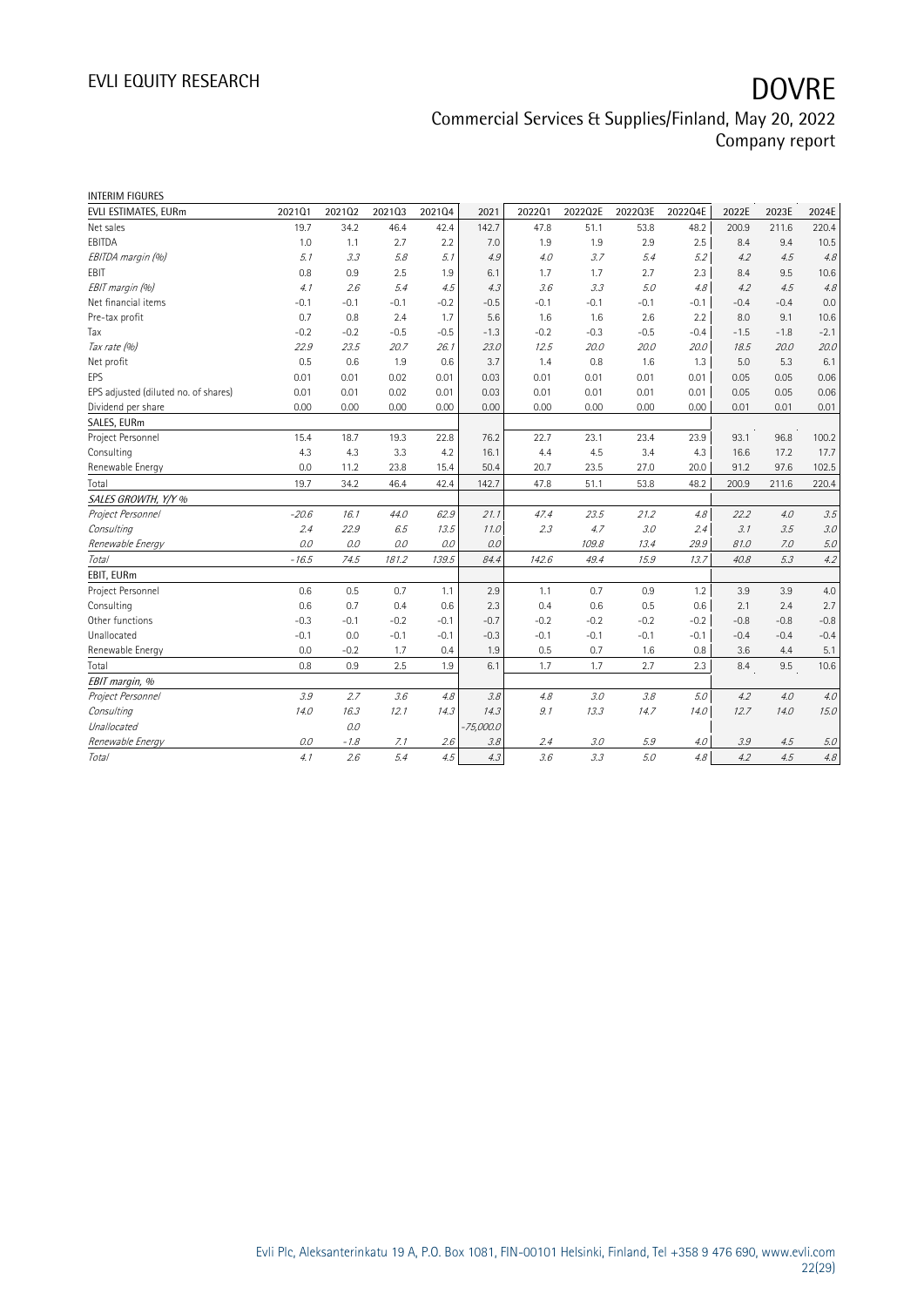| <b>INCOME STATEMENT, EURm</b>            | 2017                | 2018                | 2019           | 2020                | 2021           | 2022E               | 2023E        | 2024E               |
|------------------------------------------|---------------------|---------------------|----------------|---------------------|----------------|---------------------|--------------|---------------------|
| Sales                                    | 62.7                | 65.5                | 83.1           | 77.4                | 142.7          | 200.9               | 211.6        | 220.4               |
| Sales growth (%)                         | $-25.2$             | 4.5                 | 26.9           | $-6.9$              | 84.4           | 40.8                | 5.3          | 4.2                 |
| EBITDA                                   | 0.5                 | 1.0                 | 3.5            | 3.2                 | 7.0            | 8.4                 | 9.4          | 10.5                |
| EBITDA margin (%)                        | $0.8\,$             | 1.6                 | 4.2            | 4.2                 | 4.9            | 4.2                 | 4.5          | 4.8                 |
| Depreciation                             | $-0.5$              | $-0.4$              | $-0.9$         | $-0.8$              | $-0.9$         | 0.0                 | 0.0          | 0.1                 |
| EBITA                                    | 0.0                 | 0.6                 | 2.6            | 2.4                 | 6.1            | 8.4                 | 9.5          | 10.6                |
| Goodwill amortization / writedown        | 0.0                 | 0.0                 | 0.0            | 0.0                 | 0.0            | 0.0                 | 0.0          | 0.0                 |
| EBIT                                     | 0.0                 | 0.6                 | 2.6            | 2.4                 | 6.1            | 8.4                 | 9.5          | 10.6                |
| EBIT margin (%)                          | 0.0                 | 0.9                 | 3.1            | 3.1                 | 4.3            | 4.2                 | 4.5          | 4.8                 |
| Reported EBIT                            | $-0.3$              | 0.6                 | 2.6            | 2.4                 | 6.1            | 8.4                 | 9.5          | 10.6                |
| EBIT margin (reported) (%)               | $-0.5$              | 0.9                 | 3.1            | 3.1                 | 4.3            | 4.2                 | 4.5          | $4.8$               |
| Net financials                           | $-0.4$              | 0.5                 |                |                     | $-0.5$         | $-0.4$              | $-0.4$       | 0.0                 |
|                                          |                     |                     | $-0.1$         | $-0.2$              |                |                     |              |                     |
| Pre-tax profit                           | $-0.4$              | 1.1                 | 2.5            | 2.2                 | 5.6            | 8.0                 | 9.1          | 10.6                |
| Taxes                                    | $-0.1$              | $-0.2$              | $-0.6$         | $-0.5$              | $-1.3$         | $-1.5$              | $-1.8$       | $-2.1$              |
| Minority shares                          | 0.0                 | 0.0                 | 0.0            | 0.0                 | $-0.6$         | $-1.5$              | $-2.0$       | $-2.4$              |
| Net profit                               | $-0.9$              | 0.9                 | 2.0            | 1.7                 | 3.7            | 5.0                 | 5.3          | 6.1                 |
| Cash NRIs                                | $-0.3$              | 0.0                 | 0.0            | 0.0                 | 0.0            | 0.0                 | 0.0          | 0.0                 |
| Non-cash NRIs                            | 0.0                 | 0.0                 | 0.0            | 0.0                 | 0.0            | 0.0                 | 0.0          | 0.0                 |
| <b>BALANCE SHEET, EURm</b>               |                     |                     |                |                     |                |                     |              |                     |
| Assets                                   |                     |                     |                |                     |                |                     |              |                     |
| Fixed assets                             | $\overline{4}$      | $\overline{4}$      | 3              | 3                   | 3              | $\sqrt{5}$          | $\,6\,$      | 8                   |
| Goodwill                                 | 15                  | 15                  | 15             | 16                  | 21             | 21                  | 21           | 21                  |
| Right of use assets                      | $\mathbf 0$         | $\mathbf 0$         | $\mathbf 0$    | $\mathbf 0$         | $\mathbf 0$    | $\mathsf{O}\xspace$ | $\mathbf 0$  | $\mathbf 0$         |
| Inventory                                | $\mathbf 0$         | $\mathbf 0$         | $\mathbf 0$    | $\mathbf 0$         | $\mathbf{1}$   | $\mathbf{1}$        | $\mathbf{1}$ | $\mathbf{1}$        |
| Receivables                              | 12                  | 12                  | 15             | 14                  | 32             | 45                  | 48           | 50                  |
| Liquid funds                             | 5                   | 5                   | $\overline{7}$ | 9                   | 10             | 13                  | 14           | 15                  |
| Total assets                             | 36                  | 37                  | 41             | 44                  | 70             | 88                  | 92           | 97                  |
| Liabilities                              |                     |                     |                |                     |                |                     |              |                     |
| Shareholder's equity                     | 23                  | 23                  | 24             | 24                  | 28             | 33                  | 38           | 43                  |
| Minority interest                        | $\mathsf{O}\xspace$ | $\mathsf{O}\xspace$ | $\mathbf 0$    | $\mathbf 0$         | $\mathbf 0$    | $\mathsf{O}\xspace$ | $\bf 0$      | $\mathsf{O}\xspace$ |
| Convertibles                             | $\mathbf 0$         | $\mathbf 0$         | $\mathbf 0$    | $\mathbf 0$         | $\mathbf 0$    | $\mathsf{O}\xspace$ | $\mathbf 0$  | $\mathbf 0$         |
| Lease liabilities                        | $\mathbf 0$         | $\mathbf 0$         | $\mathbf 0$    | $\mathbf 0$         | $\mathbf 0$    | $\mathsf{O}\xspace$ | $\mathbf 0$  | $\mathbf 0$         |
| Deferred taxes                           | $\mathbf{1}$        | $\mathbf{1}$        | $\mathbf{1}$   | 1                   | $\mathbf{1}$   | $\mathbf{1}$        | $\mathbf{1}$ | $\mathbf{1}$        |
| Interest bearing debt                    | 3                   | $\sqrt{3}$          | 3              | 6                   | 8              | 10                  | 8            | 5                   |
| Non-interest bearing current liabilities | 10                  | 10                  | 13             | 13                  | 30             | 42                  | 45           | 46                  |
| Other interest-free debt                 | $\mathbf 0$         | $\mathbf 0$         | $\mathbf 0$    | $\mathbf 0$         | $\mathbf{1}$   | $\mathbf{1}$        | $\mathbf{1}$ | $\mathbf{1}$        |
| Total liabilities                        | 36                  | 37                  | 41             | 44                  | 70             | 88                  | 92           | 97                  |
| CASH FLOW, EURm                          |                     |                     |                |                     |                |                     |              |                     |
| + EBITDA                                 | $\mathbf 0$         | $\mathbf{1}$        | 3              | $\mathbf{3}$        | $\overline{7}$ | 8                   | $9$          | 11                  |
| - Net financial items                    | $-3$                | $\mathbf{1}$        | $\mathbf 0$    | $\mathsf{O}\xspace$ | $\mathbf 0$    | $\mathsf{O}\xspace$ | $\mathbf 0$  | $\mathbf 0$         |
| - Taxes                                  | $\mathbf 0$         | $\mathsf{O}\xspace$ | $-1$           | $\mathsf{O}\xspace$ | $-1$           | $-1$                | $-2$         | $-2$                |
| - Increase in Net Working Capital        | $-1$                | $\mathbf 0$         | $-1$           | $\overline{2}$      | $-2$           | $-1$                | $\mathbf 0$  | $\mathbf 0$         |
| +/- Other                                | 3                   | $\mathbf 0$         | $\mathbf 0$    | $\mathsf{O}\xspace$ | $-1$           | $-1$                | $-2$         | $-2$                |
| = Cash flow from operations              | $-1$                | $\mathbf{1}$        | $\overline{2}$ | 5                   | 3              | $\overline{4}$      | 5            | $6\phantom{.}6$     |
| - Capex                                  | $\mathbf 0$         | $\mathbf 0$         | $\mathbf 0$    | $-5$                | $-2$           | $-1$                | $-1$         | $-2$                |
| - Acquisitions                           | $\overline{0}$      | $\mathbf 0$         | $\mathbf 0$    | $\mathbf 0$         | $\mathbf 0$    | $\mathsf{O}\xspace$ | $\mathbf{0}$ | $\mathbf 0$         |
| + Divestments                            | 0                   | $\overline{0}$      | $\mathbf{0}$   | $\mathbf 0$         | $\overline{0}$ | $\mathbf{0}$        | 0            | $\overline{0}$      |
| = Free cash flow                         | $-1$                | $\mathbf{1}$        | $\overline{2}$ | $\mathsf{O}\xspace$ | $\mathbf{1}$   | 3                   | 4            | $\overline{4}$      |
| +/- New issues/buybacks                  | $-1$                | $\mathbf 0$         | $\mathbf 0$    | $\mathbf 0$         | $\overline{2}$ | $\mathsf{O}\xspace$ | $\mathbf 0$  | $\mathbf 0$         |
| - Paid dividend                          | $-1$                | $-1$                | $-1$           | $-1$                | $-1$           | $\mathbf 0$         | $-1$         | $-1$                |
| +/- Other                                | $\mathbf{1}$        | $\mathbf 0$         | $\mathbf{0}$   | 3                   | $\mathbf 0$    | $\mathbf{1}$        | $-2$         | $-2$                |
| Change in cash                           | $-3$                | $\mathbf 0$         | 1              | $\overline{2}$      | $\mathbf{1}$   | $\overline{4}$      | $\mathbf{1}$ | $\mathbf{1}$        |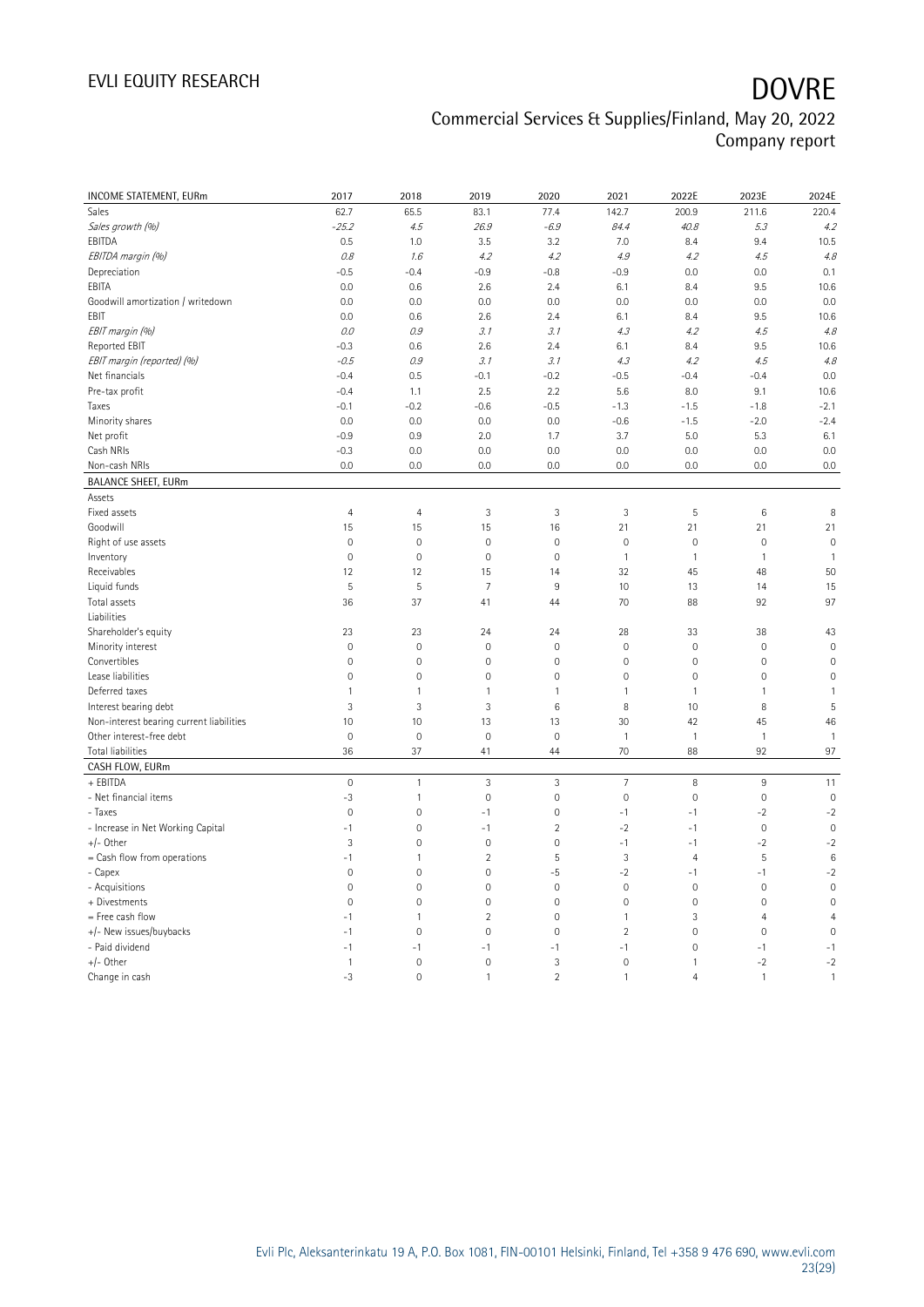| 21<br>29<br>72<br>30<br>63<br>63<br>63<br>M-cap<br>Net debt (excl. convertibles)<br>$-2$<br>$-3$<br>$-2$<br>$-1$<br>$-4$<br>$-6$<br>$-9$<br>Enterprise value<br>19<br>26<br>26<br>71<br>56<br>53<br>59<br>77<br>Sales<br>66<br>83<br>143<br>201<br>212<br>220<br>EBITDA<br>$\mathbf{3}$<br>3<br>7<br>8<br>9<br>$\mathbf{1}$<br>11<br>$\overline{2}$<br>EBIT<br>$\mathbf{3}$<br>6<br>8<br>9<br>11<br>$\mathbf{1}$<br>3<br>$\sqrt{2}$<br>6<br>8<br>9<br>Pre-tax<br>$\mathbf{1}$<br>11<br>$\overline{2}$<br>$\overline{2}$<br>$\overline{4}$<br>5<br>5<br>$6\phantom{1}6$<br>Earnings<br>$\mathbf{1}$<br>23<br>24<br>24<br>28<br>33<br>38<br>43<br>Equity book value (excl. minorities)<br>Valuation multiples<br>EV/sales<br>0.3<br>0.3<br>0.3<br>0.5<br>0.3<br>0.3<br>0.2<br>EV/EBITDA<br>7.5<br>8.2<br>17.8<br>10.2<br>7.0<br>5.9<br>5.1<br>EV/EBITA<br>31.1<br>10.0<br>11.0<br>11.6<br>7.0<br>5.9<br>5.0<br>EV/EBIT<br>7.0<br>5.0<br>31.1<br>10.0<br>11.0<br>11.6<br>5.9<br>EV/OCF<br>5.5<br>23.6<br>15.2<br>9.2<br>14.7<br>11.1<br>11.2<br>EV/FCFF<br>21.2<br>12.3<br>81.0<br>33.1<br>13.1<br>9.1<br>8.6<br>P/FCFE<br>16.2<br>14.2<br>153.8<br>143.0<br>23.3<br>16.3<br>16.4<br>P/E<br>23.2<br>14.9<br>17.0<br>19.5<br>10.3<br>12.5<br>11.9<br>P/B<br>0.9<br>1.3<br>1.2<br>2.5<br>1.9<br>1.7<br>1.5<br>Target EV/EBITDA<br>6.2<br>O.O<br>0.0<br>0.0<br>0.0<br>8.4<br>7.2<br>Target EV/EBIT<br>7.1<br>0.0<br>0.0<br>$0.0$<br>0.0<br>8.4<br>6.1<br>Target EV/FCF<br>O.O<br>0.0<br>0.0<br>0.0<br>26.3<br>17.6<br>17.0<br>Target P/B<br>0.0<br>0.0<br>0.0<br>O.O<br>2.2<br>2.0<br>1.7<br>Target P/E<br>12.2<br>$0.0$<br>0.0<br>0.0<br>$O.O$<br>14.8<br>14.1<br>Per share measures<br>Number of shares<br>100,169<br>101,950<br>102,960<br>105,960<br>105,960<br>105,960<br>105,960<br>Number of shares (diluted)<br>102,960<br>105,960<br>100,169<br>101,950<br>105,960<br>105,960<br>105,960<br>EPS<br>0.01<br>0.02<br>0.02<br>0.03<br>0.05<br>0.05<br>0.06<br>Operating cash flow per share<br>0.01<br>0.02<br>0.05<br>0.03<br>0.04<br>0.05<br>0.05<br>Free cash flow per share<br>0.04<br>0.01<br>0.02<br>0.00<br>0.00<br>0.03<br>0.04<br>Book value per share<br>0.22<br>0.23<br>0.23<br>0.27<br>0.35<br>0.40<br>0.32<br>0.01<br>0.01<br>0.01<br>0.00<br>0.01<br>0.01<br>0.01<br>Dividend per share<br>17.5<br>Dividend payout ratio, %<br>110.7<br>51.3<br>60.9<br>0.0<br>21.1<br>20.2<br>Dividend yield, %<br>4.8<br>3.4<br>0.0<br>1.7<br>1.7<br>1.7<br>3.6<br>FCF yield, %<br>6.2<br>7.0<br>0.7<br>0.7<br>4.3<br>6.2<br>6.1<br>Efficiency measures |
|---------------------------------------------------------------------------------------------------------------------------------------------------------------------------------------------------------------------------------------------------------------------------------------------------------------------------------------------------------------------------------------------------------------------------------------------------------------------------------------------------------------------------------------------------------------------------------------------------------------------------------------------------------------------------------------------------------------------------------------------------------------------------------------------------------------------------------------------------------------------------------------------------------------------------------------------------------------------------------------------------------------------------------------------------------------------------------------------------------------------------------------------------------------------------------------------------------------------------------------------------------------------------------------------------------------------------------------------------------------------------------------------------------------------------------------------------------------------------------------------------------------------------------------------------------------------------------------------------------------------------------------------------------------------------------------------------------------------------------------------------------------------------------------------------------------------------------------------------------------------------------------------------------------------------------------------------------------------------------------------------------------------------------------------------------------------------------------------------------------------------------------------------------------------------------------------------------------------------------------------------------------------------------------------------------------------------------------------------------------------------------------------------------------------------------------------------------------------------------------------------------------------------------------------------------|
|                                                                                                                                                                                                                                                                                                                                                                                                                                                                                                                                                                                                                                                                                                                                                                                                                                                                                                                                                                                                                                                                                                                                                                                                                                                                                                                                                                                                                                                                                                                                                                                                                                                                                                                                                                                                                                                                                                                                                                                                                                                                                                                                                                                                                                                                                                                                                                                                                                                                                                                                                         |
|                                                                                                                                                                                                                                                                                                                                                                                                                                                                                                                                                                                                                                                                                                                                                                                                                                                                                                                                                                                                                                                                                                                                                                                                                                                                                                                                                                                                                                                                                                                                                                                                                                                                                                                                                                                                                                                                                                                                                                                                                                                                                                                                                                                                                                                                                                                                                                                                                                                                                                                                                         |
|                                                                                                                                                                                                                                                                                                                                                                                                                                                                                                                                                                                                                                                                                                                                                                                                                                                                                                                                                                                                                                                                                                                                                                                                                                                                                                                                                                                                                                                                                                                                                                                                                                                                                                                                                                                                                                                                                                                                                                                                                                                                                                                                                                                                                                                                                                                                                                                                                                                                                                                                                         |
|                                                                                                                                                                                                                                                                                                                                                                                                                                                                                                                                                                                                                                                                                                                                                                                                                                                                                                                                                                                                                                                                                                                                                                                                                                                                                                                                                                                                                                                                                                                                                                                                                                                                                                                                                                                                                                                                                                                                                                                                                                                                                                                                                                                                                                                                                                                                                                                                                                                                                                                                                         |
|                                                                                                                                                                                                                                                                                                                                                                                                                                                                                                                                                                                                                                                                                                                                                                                                                                                                                                                                                                                                                                                                                                                                                                                                                                                                                                                                                                                                                                                                                                                                                                                                                                                                                                                                                                                                                                                                                                                                                                                                                                                                                                                                                                                                                                                                                                                                                                                                                                                                                                                                                         |
|                                                                                                                                                                                                                                                                                                                                                                                                                                                                                                                                                                                                                                                                                                                                                                                                                                                                                                                                                                                                                                                                                                                                                                                                                                                                                                                                                                                                                                                                                                                                                                                                                                                                                                                                                                                                                                                                                                                                                                                                                                                                                                                                                                                                                                                                                                                                                                                                                                                                                                                                                         |
|                                                                                                                                                                                                                                                                                                                                                                                                                                                                                                                                                                                                                                                                                                                                                                                                                                                                                                                                                                                                                                                                                                                                                                                                                                                                                                                                                                                                                                                                                                                                                                                                                                                                                                                                                                                                                                                                                                                                                                                                                                                                                                                                                                                                                                                                                                                                                                                                                                                                                                                                                         |
|                                                                                                                                                                                                                                                                                                                                                                                                                                                                                                                                                                                                                                                                                                                                                                                                                                                                                                                                                                                                                                                                                                                                                                                                                                                                                                                                                                                                                                                                                                                                                                                                                                                                                                                                                                                                                                                                                                                                                                                                                                                                                                                                                                                                                                                                                                                                                                                                                                                                                                                                                         |
|                                                                                                                                                                                                                                                                                                                                                                                                                                                                                                                                                                                                                                                                                                                                                                                                                                                                                                                                                                                                                                                                                                                                                                                                                                                                                                                                                                                                                                                                                                                                                                                                                                                                                                                                                                                                                                                                                                                                                                                                                                                                                                                                                                                                                                                                                                                                                                                                                                                                                                                                                         |
|                                                                                                                                                                                                                                                                                                                                                                                                                                                                                                                                                                                                                                                                                                                                                                                                                                                                                                                                                                                                                                                                                                                                                                                                                                                                                                                                                                                                                                                                                                                                                                                                                                                                                                                                                                                                                                                                                                                                                                                                                                                                                                                                                                                                                                                                                                                                                                                                                                                                                                                                                         |
|                                                                                                                                                                                                                                                                                                                                                                                                                                                                                                                                                                                                                                                                                                                                                                                                                                                                                                                                                                                                                                                                                                                                                                                                                                                                                                                                                                                                                                                                                                                                                                                                                                                                                                                                                                                                                                                                                                                                                                                                                                                                                                                                                                                                                                                                                                                                                                                                                                                                                                                                                         |
|                                                                                                                                                                                                                                                                                                                                                                                                                                                                                                                                                                                                                                                                                                                                                                                                                                                                                                                                                                                                                                                                                                                                                                                                                                                                                                                                                                                                                                                                                                                                                                                                                                                                                                                                                                                                                                                                                                                                                                                                                                                                                                                                                                                                                                                                                                                                                                                                                                                                                                                                                         |
|                                                                                                                                                                                                                                                                                                                                                                                                                                                                                                                                                                                                                                                                                                                                                                                                                                                                                                                                                                                                                                                                                                                                                                                                                                                                                                                                                                                                                                                                                                                                                                                                                                                                                                                                                                                                                                                                                                                                                                                                                                                                                                                                                                                                                                                                                                                                                                                                                                                                                                                                                         |
|                                                                                                                                                                                                                                                                                                                                                                                                                                                                                                                                                                                                                                                                                                                                                                                                                                                                                                                                                                                                                                                                                                                                                                                                                                                                                                                                                                                                                                                                                                                                                                                                                                                                                                                                                                                                                                                                                                                                                                                                                                                                                                                                                                                                                                                                                                                                                                                                                                                                                                                                                         |
|                                                                                                                                                                                                                                                                                                                                                                                                                                                                                                                                                                                                                                                                                                                                                                                                                                                                                                                                                                                                                                                                                                                                                                                                                                                                                                                                                                                                                                                                                                                                                                                                                                                                                                                                                                                                                                                                                                                                                                                                                                                                                                                                                                                                                                                                                                                                                                                                                                                                                                                                                         |
|                                                                                                                                                                                                                                                                                                                                                                                                                                                                                                                                                                                                                                                                                                                                                                                                                                                                                                                                                                                                                                                                                                                                                                                                                                                                                                                                                                                                                                                                                                                                                                                                                                                                                                                                                                                                                                                                                                                                                                                                                                                                                                                                                                                                                                                                                                                                                                                                                                                                                                                                                         |
|                                                                                                                                                                                                                                                                                                                                                                                                                                                                                                                                                                                                                                                                                                                                                                                                                                                                                                                                                                                                                                                                                                                                                                                                                                                                                                                                                                                                                                                                                                                                                                                                                                                                                                                                                                                                                                                                                                                                                                                                                                                                                                                                                                                                                                                                                                                                                                                                                                                                                                                                                         |
|                                                                                                                                                                                                                                                                                                                                                                                                                                                                                                                                                                                                                                                                                                                                                                                                                                                                                                                                                                                                                                                                                                                                                                                                                                                                                                                                                                                                                                                                                                                                                                                                                                                                                                                                                                                                                                                                                                                                                                                                                                                                                                                                                                                                                                                                                                                                                                                                                                                                                                                                                         |
|                                                                                                                                                                                                                                                                                                                                                                                                                                                                                                                                                                                                                                                                                                                                                                                                                                                                                                                                                                                                                                                                                                                                                                                                                                                                                                                                                                                                                                                                                                                                                                                                                                                                                                                                                                                                                                                                                                                                                                                                                                                                                                                                                                                                                                                                                                                                                                                                                                                                                                                                                         |
|                                                                                                                                                                                                                                                                                                                                                                                                                                                                                                                                                                                                                                                                                                                                                                                                                                                                                                                                                                                                                                                                                                                                                                                                                                                                                                                                                                                                                                                                                                                                                                                                                                                                                                                                                                                                                                                                                                                                                                                                                                                                                                                                                                                                                                                                                                                                                                                                                                                                                                                                                         |
|                                                                                                                                                                                                                                                                                                                                                                                                                                                                                                                                                                                                                                                                                                                                                                                                                                                                                                                                                                                                                                                                                                                                                                                                                                                                                                                                                                                                                                                                                                                                                                                                                                                                                                                                                                                                                                                                                                                                                                                                                                                                                                                                                                                                                                                                                                                                                                                                                                                                                                                                                         |
|                                                                                                                                                                                                                                                                                                                                                                                                                                                                                                                                                                                                                                                                                                                                                                                                                                                                                                                                                                                                                                                                                                                                                                                                                                                                                                                                                                                                                                                                                                                                                                                                                                                                                                                                                                                                                                                                                                                                                                                                                                                                                                                                                                                                                                                                                                                                                                                                                                                                                                                                                         |
|                                                                                                                                                                                                                                                                                                                                                                                                                                                                                                                                                                                                                                                                                                                                                                                                                                                                                                                                                                                                                                                                                                                                                                                                                                                                                                                                                                                                                                                                                                                                                                                                                                                                                                                                                                                                                                                                                                                                                                                                                                                                                                                                                                                                                                                                                                                                                                                                                                                                                                                                                         |
|                                                                                                                                                                                                                                                                                                                                                                                                                                                                                                                                                                                                                                                                                                                                                                                                                                                                                                                                                                                                                                                                                                                                                                                                                                                                                                                                                                                                                                                                                                                                                                                                                                                                                                                                                                                                                                                                                                                                                                                                                                                                                                                                                                                                                                                                                                                                                                                                                                                                                                                                                         |
|                                                                                                                                                                                                                                                                                                                                                                                                                                                                                                                                                                                                                                                                                                                                                                                                                                                                                                                                                                                                                                                                                                                                                                                                                                                                                                                                                                                                                                                                                                                                                                                                                                                                                                                                                                                                                                                                                                                                                                                                                                                                                                                                                                                                                                                                                                                                                                                                                                                                                                                                                         |
|                                                                                                                                                                                                                                                                                                                                                                                                                                                                                                                                                                                                                                                                                                                                                                                                                                                                                                                                                                                                                                                                                                                                                                                                                                                                                                                                                                                                                                                                                                                                                                                                                                                                                                                                                                                                                                                                                                                                                                                                                                                                                                                                                                                                                                                                                                                                                                                                                                                                                                                                                         |
|                                                                                                                                                                                                                                                                                                                                                                                                                                                                                                                                                                                                                                                                                                                                                                                                                                                                                                                                                                                                                                                                                                                                                                                                                                                                                                                                                                                                                                                                                                                                                                                                                                                                                                                                                                                                                                                                                                                                                                                                                                                                                                                                                                                                                                                                                                                                                                                                                                                                                                                                                         |
|                                                                                                                                                                                                                                                                                                                                                                                                                                                                                                                                                                                                                                                                                                                                                                                                                                                                                                                                                                                                                                                                                                                                                                                                                                                                                                                                                                                                                                                                                                                                                                                                                                                                                                                                                                                                                                                                                                                                                                                                                                                                                                                                                                                                                                                                                                                                                                                                                                                                                                                                                         |
|                                                                                                                                                                                                                                                                                                                                                                                                                                                                                                                                                                                                                                                                                                                                                                                                                                                                                                                                                                                                                                                                                                                                                                                                                                                                                                                                                                                                                                                                                                                                                                                                                                                                                                                                                                                                                                                                                                                                                                                                                                                                                                                                                                                                                                                                                                                                                                                                                                                                                                                                                         |
|                                                                                                                                                                                                                                                                                                                                                                                                                                                                                                                                                                                                                                                                                                                                                                                                                                                                                                                                                                                                                                                                                                                                                                                                                                                                                                                                                                                                                                                                                                                                                                                                                                                                                                                                                                                                                                                                                                                                                                                                                                                                                                                                                                                                                                                                                                                                                                                                                                                                                                                                                         |
|                                                                                                                                                                                                                                                                                                                                                                                                                                                                                                                                                                                                                                                                                                                                                                                                                                                                                                                                                                                                                                                                                                                                                                                                                                                                                                                                                                                                                                                                                                                                                                                                                                                                                                                                                                                                                                                                                                                                                                                                                                                                                                                                                                                                                                                                                                                                                                                                                                                                                                                                                         |
|                                                                                                                                                                                                                                                                                                                                                                                                                                                                                                                                                                                                                                                                                                                                                                                                                                                                                                                                                                                                                                                                                                                                                                                                                                                                                                                                                                                                                                                                                                                                                                                                                                                                                                                                                                                                                                                                                                                                                                                                                                                                                                                                                                                                                                                                                                                                                                                                                                                                                                                                                         |
|                                                                                                                                                                                                                                                                                                                                                                                                                                                                                                                                                                                                                                                                                                                                                                                                                                                                                                                                                                                                                                                                                                                                                                                                                                                                                                                                                                                                                                                                                                                                                                                                                                                                                                                                                                                                                                                                                                                                                                                                                                                                                                                                                                                                                                                                                                                                                                                                                                                                                                                                                         |
|                                                                                                                                                                                                                                                                                                                                                                                                                                                                                                                                                                                                                                                                                                                                                                                                                                                                                                                                                                                                                                                                                                                                                                                                                                                                                                                                                                                                                                                                                                                                                                                                                                                                                                                                                                                                                                                                                                                                                                                                                                                                                                                                                                                                                                                                                                                                                                                                                                                                                                                                                         |
|                                                                                                                                                                                                                                                                                                                                                                                                                                                                                                                                                                                                                                                                                                                                                                                                                                                                                                                                                                                                                                                                                                                                                                                                                                                                                                                                                                                                                                                                                                                                                                                                                                                                                                                                                                                                                                                                                                                                                                                                                                                                                                                                                                                                                                                                                                                                                                                                                                                                                                                                                         |
|                                                                                                                                                                                                                                                                                                                                                                                                                                                                                                                                                                                                                                                                                                                                                                                                                                                                                                                                                                                                                                                                                                                                                                                                                                                                                                                                                                                                                                                                                                                                                                                                                                                                                                                                                                                                                                                                                                                                                                                                                                                                                                                                                                                                                                                                                                                                                                                                                                                                                                                                                         |
|                                                                                                                                                                                                                                                                                                                                                                                                                                                                                                                                                                                                                                                                                                                                                                                                                                                                                                                                                                                                                                                                                                                                                                                                                                                                                                                                                                                                                                                                                                                                                                                                                                                                                                                                                                                                                                                                                                                                                                                                                                                                                                                                                                                                                                                                                                                                                                                                                                                                                                                                                         |
| ROE<br>4.0<br>8.6<br>7.1<br>14.1<br>16.3<br>14.8<br>15.1                                                                                                                                                                                                                                                                                                                                                                                                                                                                                                                                                                                                                                                                                                                                                                                                                                                                                                                                                                                                                                                                                                                                                                                                                                                                                                                                                                                                                                                                                                                                                                                                                                                                                                                                                                                                                                                                                                                                                                                                                                                                                                                                                                                                                                                                                                                                                                                                                                                                                                |
| <b>ROCE</b><br>2.2<br>9.9<br>8.4<br>18.3<br>21.0<br>22.7<br>21.5                                                                                                                                                                                                                                                                                                                                                                                                                                                                                                                                                                                                                                                                                                                                                                                                                                                                                                                                                                                                                                                                                                                                                                                                                                                                                                                                                                                                                                                                                                                                                                                                                                                                                                                                                                                                                                                                                                                                                                                                                                                                                                                                                                                                                                                                                                                                                                                                                                                                                        |
| Financial ratios                                                                                                                                                                                                                                                                                                                                                                                                                                                                                                                                                                                                                                                                                                                                                                                                                                                                                                                                                                                                                                                                                                                                                                                                                                                                                                                                                                                                                                                                                                                                                                                                                                                                                                                                                                                                                                                                                                                                                                                                                                                                                                                                                                                                                                                                                                                                                                                                                                                                                                                                        |
| 0.0<br>0.0<br>0.5<br>0.5<br>0.5<br>0.5<br>Inventories as % of sales<br>0.0                                                                                                                                                                                                                                                                                                                                                                                                                                                                                                                                                                                                                                                                                                                                                                                                                                                                                                                                                                                                                                                                                                                                                                                                                                                                                                                                                                                                                                                                                                                                                                                                                                                                                                                                                                                                                                                                                                                                                                                                                                                                                                                                                                                                                                                                                                                                                                                                                                                                              |
| Receivables as % of sales<br>18.5<br>18.5<br>17.7<br>22.5<br>22.5<br>22.5<br>22.5                                                                                                                                                                                                                                                                                                                                                                                                                                                                                                                                                                                                                                                                                                                                                                                                                                                                                                                                                                                                                                                                                                                                                                                                                                                                                                                                                                                                                                                                                                                                                                                                                                                                                                                                                                                                                                                                                                                                                                                                                                                                                                                                                                                                                                                                                                                                                                                                                                                                       |
| 21.1<br>Non-interest bearing liabilities as % of sales<br>15.5<br>15.5<br>17.1<br>21.1<br>21.1<br>21.1                                                                                                                                                                                                                                                                                                                                                                                                                                                                                                                                                                                                                                                                                                                                                                                                                                                                                                                                                                                                                                                                                                                                                                                                                                                                                                                                                                                                                                                                                                                                                                                                                                                                                                                                                                                                                                                                                                                                                                                                                                                                                                                                                                                                                                                                                                                                                                                                                                                  |
| NWC/sales, %<br>2.7<br>2.7<br>0.2<br>1.2<br>1.4<br>1.4<br>1.5                                                                                                                                                                                                                                                                                                                                                                                                                                                                                                                                                                                                                                                                                                                                                                                                                                                                                                                                                                                                                                                                                                                                                                                                                                                                                                                                                                                                                                                                                                                                                                                                                                                                                                                                                                                                                                                                                                                                                                                                                                                                                                                                                                                                                                                                                                                                                                                                                                                                                           |
| Operative CAPEX/sales, %<br>0.0<br>0.3<br>6.0<br>1.8<br>0.6<br>0.5<br>0.9                                                                                                                                                                                                                                                                                                                                                                                                                                                                                                                                                                                                                                                                                                                                                                                                                                                                                                                                                                                                                                                                                                                                                                                                                                                                                                                                                                                                                                                                                                                                                                                                                                                                                                                                                                                                                                                                                                                                                                                                                                                                                                                                                                                                                                                                                                                                                                                                                                                                               |
| CAPEX/sales (incl. acquisitions), %<br>0.9<br>0.0<br>0.3<br>6.0<br>1.8<br>0.6<br>0.5                                                                                                                                                                                                                                                                                                                                                                                                                                                                                                                                                                                                                                                                                                                                                                                                                                                                                                                                                                                                                                                                                                                                                                                                                                                                                                                                                                                                                                                                                                                                                                                                                                                                                                                                                                                                                                                                                                                                                                                                                                                                                                                                                                                                                                                                                                                                                                                                                                                                    |
| FCFF/EBITDA<br>0.8<br>0.6<br>0.1<br>0.3<br>0.5<br>0.7<br>0.6                                                                                                                                                                                                                                                                                                                                                                                                                                                                                                                                                                                                                                                                                                                                                                                                                                                                                                                                                                                                                                                                                                                                                                                                                                                                                                                                                                                                                                                                                                                                                                                                                                                                                                                                                                                                                                                                                                                                                                                                                                                                                                                                                                                                                                                                                                                                                                                                                                                                                            |
|                                                                                                                                                                                                                                                                                                                                                                                                                                                                                                                                                                                                                                                                                                                                                                                                                                                                                                                                                                                                                                                                                                                                                                                                                                                                                                                                                                                                                                                                                                                                                                                                                                                                                                                                                                                                                                                                                                                                                                                                                                                                                                                                                                                                                                                                                                                                                                                                                                                                                                                                                         |
| $-0.9$<br>Net debt/EBITDA, book-weighted<br>$-2.3$<br>$-1.0$<br>$-0.7$<br>$-0.2$<br>$-0.4$<br>$-0.7$                                                                                                                                                                                                                                                                                                                                                                                                                                                                                                                                                                                                                                                                                                                                                                                                                                                                                                                                                                                                                                                                                                                                                                                                                                                                                                                                                                                                                                                                                                                                                                                                                                                                                                                                                                                                                                                                                                                                                                                                                                                                                                                                                                                                                                                                                                                                                                                                                                                    |
| Debt/equity, market-weighted<br>0.1<br>0.1<br>0.2<br>0.1<br>0.2<br>0.1<br>0.1                                                                                                                                                                                                                                                                                                                                                                                                                                                                                                                                                                                                                                                                                                                                                                                                                                                                                                                                                                                                                                                                                                                                                                                                                                                                                                                                                                                                                                                                                                                                                                                                                                                                                                                                                                                                                                                                                                                                                                                                                                                                                                                                                                                                                                                                                                                                                                                                                                                                           |
| Equity ratio, book-weighted<br>61.5<br>57.8<br>53.6<br>40.8<br>37.9<br>40.7<br>43.9                                                                                                                                                                                                                                                                                                                                                                                                                                                                                                                                                                                                                                                                                                                                                                                                                                                                                                                                                                                                                                                                                                                                                                                                                                                                                                                                                                                                                                                                                                                                                                                                                                                                                                                                                                                                                                                                                                                                                                                                                                                                                                                                                                                                                                                                                                                                                                                                                                                                     |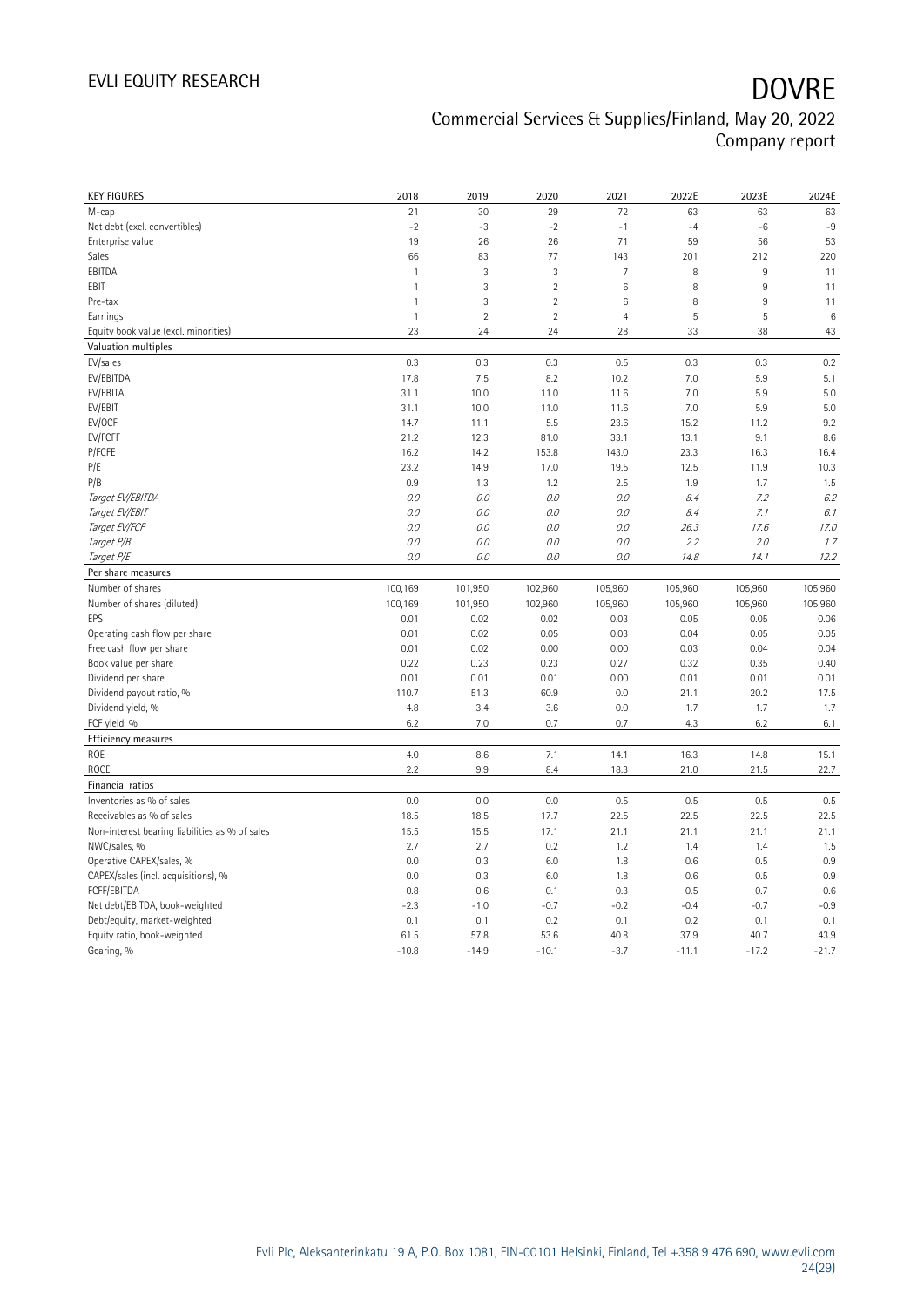COMPANY DESCRIPTION: Dovre Group is a global provider of project management services. The Group's parent Dovre Group Plc is domiciled in Finland and is listed on Nasdaq Helsinki (symbol DOV1V).

Dovre Group has three business areas: Project Personnel, Consulting and Renewable Energy.

INVESTMENT CASE: The three segments' organic development has been strong in recent years, while outlook for the key markets, namely the Norwegian oil and gas industry, the Norwegian public sector and the Finnish wind power construction market, remains favorable in the short and long-term. We believe Dovre is therefore likely to reach a healthy 5% organic CAGR in the coming years, which would also help EBIT margin to improve to around 5%.

| <b>OWNERSHIP STRUCTURE</b>                              | <b>SHARES</b> | <b>EURm</b> | 0/0   |
|---------------------------------------------------------|---------------|-------------|-------|
| ETRA CAPITAL OY                                         | 20,000,000    | 11.800      | 18.9% |
| JOENSUUN KAUPPA JA KONE OY                              | 10,955,791    | 6.464       | 10.3% |
| KOSKELO ILARI                                           | 6,000,000     | 3.540       | 5.7%  |
| SKANDINAVISKA ENSKILDA BANKEN AB (PUBL) HELSINKI BRANCH | 2,836,216     | 1.673       | 2.7%  |
| SIIK SEPPO SAKARI                                       | 2,033,243     | 1.200       | 1.9%  |
| K22 FINANCE OY                                          | 2,000,000     | 1.180       | 1.9%  |
| MÄKELÄ PEKKA MIKAEL                                     | 1,775,713     | 1.048       | 1.7%  |
| PAASI KARI                                              | 1,631,048     | 0.962       | 1.5%  |
| SIIK RAUNI MARJUT                                       | 1,512,029     | 0.892       | 1.4%  |
| KAKKONEN KARI HEIKKI ILMARI                             | 1,500,000     | 0.885       | 1.4%  |
| Ten largest                                             | 50,244,040    | 29.644      | 47%   |
| Residual                                                | 55,715,960    | 32.872      | 53%   |
| Total                                                   | 105,960,000   | 62.516      | 100%  |

EARNINGS CALENDAR August 18, 2022 Q2 report October 26, 2022 Q3 report OTHER EVENTS

| COMPANY MISCELLANEOUS |                       |
|-----------------------|-----------------------|
| CEO: Arve Jensen      | Ahventie 4 B          |
| CFO: Sirpa Haavisto   | Tel: +358 20 436 2000 |
| IR:                   |                       |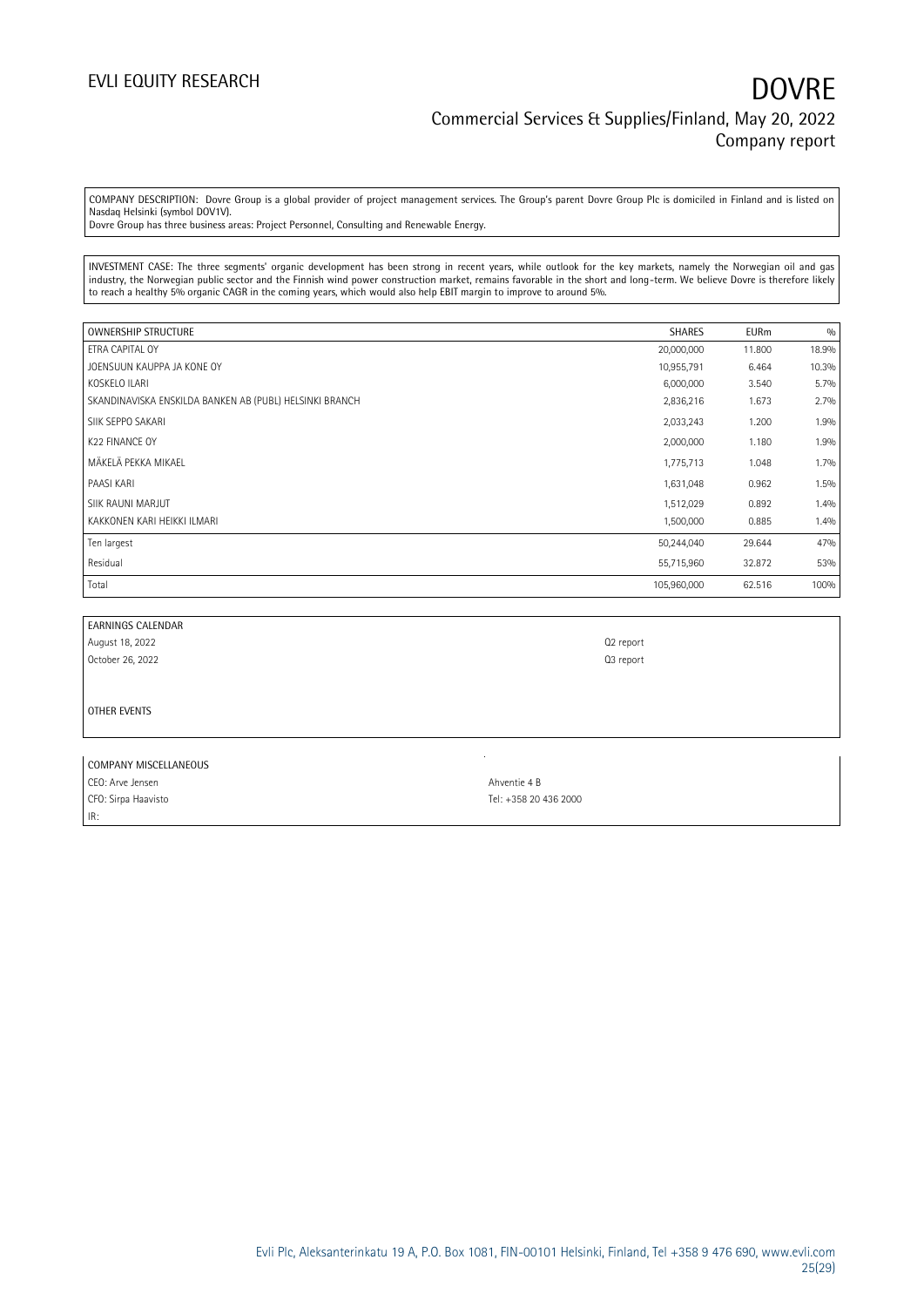DEFINITIONS

| P/E                                                                              | EPS                                                                                          |
|----------------------------------------------------------------------------------|----------------------------------------------------------------------------------------------|
| Price per share                                                                  |                                                                                              |
| Earnings per share                                                               | Profit before extraord. items and taxes-income taxes + minority interest<br>Number of shares |
|                                                                                  |                                                                                              |
| P/BV                                                                             | <b>DPS</b>                                                                                   |
|                                                                                  |                                                                                              |
| Price per share                                                                  | Dividend for the financial period per share                                                  |
| Shareholders' equity + taxed provisions per share                                |                                                                                              |
|                                                                                  |                                                                                              |
| Market cap                                                                       | OCF (Operating cash flow)                                                                    |
|                                                                                  |                                                                                              |
| Price per share * Number of shares                                               | EBITDA - Net financial items - Taxes - Increase in working                                   |
|                                                                                  | capital - Cash NRIs ± Other adjustments                                                      |
|                                                                                  |                                                                                              |
| EV (Enterprise value)                                                            | FCF (Free cash flow)                                                                         |
|                                                                                  |                                                                                              |
| Market cap + net debt + minority interest at market value -                      | Operating cash flow - operative CAPEX - acquisitions + divestments                           |
| share of associated companies at market value                                    |                                                                                              |
|                                                                                  |                                                                                              |
| EV/Sales                                                                         | FCF yield, %                                                                                 |
|                                                                                  |                                                                                              |
| Enterprise value                                                                 | Free cash flow                                                                               |
| Sales                                                                            | Market cap                                                                                   |
| EV/EBITDA                                                                        | Operative CAPEX/sales                                                                        |
|                                                                                  |                                                                                              |
| Enterprise value                                                                 | Capital expenditure - divestments - acquisitions                                             |
| Earnings before interest, tax, depreciation and amortization                     | Sales                                                                                        |
|                                                                                  |                                                                                              |
| EV/EBIT                                                                          | Net working capital                                                                          |
|                                                                                  |                                                                                              |
| Enterprise value                                                                 | Current assets - current liabilities                                                         |
| Operating profit                                                                 |                                                                                              |
| Net debt                                                                         | Capital employed/Share                                                                       |
|                                                                                  |                                                                                              |
| Interest bearing debt - financial assets                                         | Total assets - non-interest bearing debt                                                     |
|                                                                                  | Number of shares                                                                             |
| Total assets                                                                     | Gearing                                                                                      |
|                                                                                  |                                                                                              |
| Balance sheet total                                                              | Net debt                                                                                     |
|                                                                                  | Equity                                                                                       |
|                                                                                  |                                                                                              |
| Div yield, %                                                                     | Debt/Equity, %                                                                               |
|                                                                                  |                                                                                              |
| Dividend per share                                                               | Interest bearing debt                                                                        |
| Price per share                                                                  | Shareholders' equity + minority interest + taxed provisions                                  |
|                                                                                  |                                                                                              |
|                                                                                  |                                                                                              |
| Payout ratio, %                                                                  | Equity ratio, %                                                                              |
| Total dividends                                                                  |                                                                                              |
| Earnings before extraordinary items and taxes - income taxes + minority interest | Shareholders' equity $+$ minority interest $+$ taxed provisions                              |
|                                                                                  | Total assets - interest-free loans                                                           |
|                                                                                  |                                                                                              |
| ROCE, %                                                                          | CAGR, %                                                                                      |
|                                                                                  |                                                                                              |
| Profit before extraordinary items + interest expenses+ other financial costs     | Cumulative annual growth rate = Average growth per year                                      |
| Balance sheet total - non-interest bearing debt (average)                        |                                                                                              |
|                                                                                  |                                                                                              |
| ROE, %                                                                           |                                                                                              |
|                                                                                  |                                                                                              |
| Profit before extraordinary items and taxes - income taxes                       |                                                                                              |
| Shareholder's equity + minority interest + taxed provisions (average)            |                                                                                              |
|                                                                                  |                                                                                              |
|                                                                                  |                                                                                              |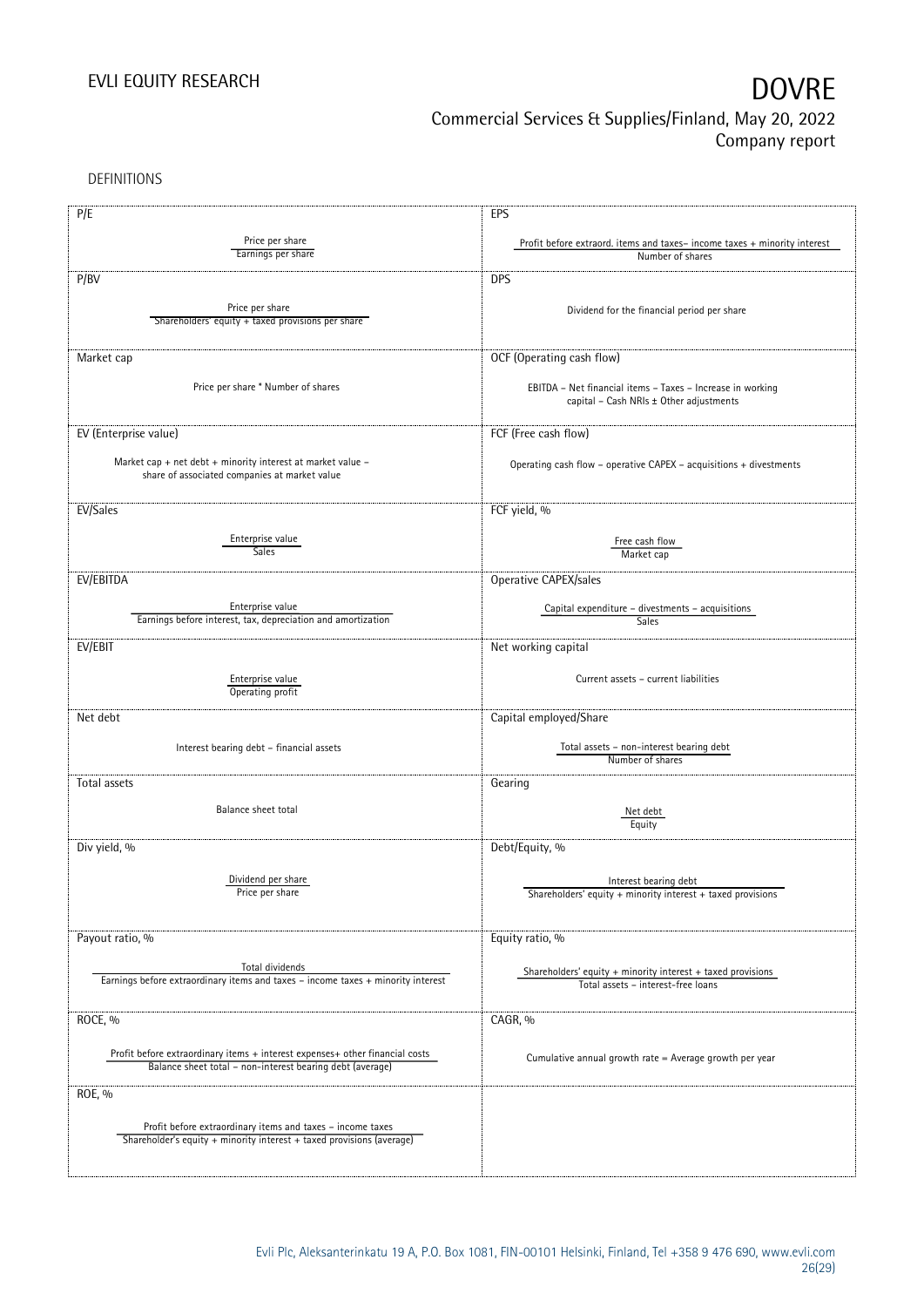#### Important Disclosures

Evli Research Partners Plc ("ERP") uses 12-month target prices. Target prices are defined by utilizing analytical techniques based on financial theory including (but not limited to) discounted cash flow analysis and comparative valuation. The selection of valuation methods depends on different circumstances. Target prices may be altered on the basis of new information coming to light in the underlying company or changes in interest rates, changes in foreign exchange rates, other securities prices or market indices or outlook for the aforementioned factors or other factors that may change the conditions of financial markets. Recommendations and changes by analysts are available at [Analysts' recommendations and ratings revisions](https://research.evli.com/JasperAllModels.action?authParam=key;461&authParam=x;G3rNagWrtf7K&authType=3). Investment recommendations are defined as follows: Target price compared to share price Recommendation < -10 % SELL  $-10 - (+10) \%$  HOL<br>  $> 10 \%$  BUY  $> 10\%$ ERP's investment recommendation of the analyzed company is updated at least 2 times per year. 58% 60% 50% 40% 27% 30% 20% 15% 10% 0% Sell Hold Buy

The graph above shows the distribution of ERP's recommendations of companies under coverage in 11th of May 2020. If recommendation is not given, it is not mentioned here.

#### Name(s) of the analyst(s): Ilvonen

This research report has been prepared by Evli Research Partners Plc ("ERP" or "Evli Research"). ERP is a subsidiary of Evli Plc. Production of the investment recommendation has been concluded on [20.5.2022, 8:45]. This report has been published on [20.5.2022, 9:35].

None of the analysts contributing to this report, persons under their guardianship or corporations under their control have a position in the shares of the company or related securities.

The date and time for any price of financial instruments mentioned in the recommendation refer to the previous trading day's closing price(s) unless otherwise stated in the report.

Each analyst responsible for the content of this report assures that the expressed views accurately reflect the personal views of each analyst on the covered companies and securities. Each analyst assures that (s)he has not been, nor are or will be, receiving direct or indirect compensation related to the specific recommendations or views contained in this report.

Companies in the Evli Group, affiliates or staff of companies in the Evli Group, may perform services for, solicit business from, hold long or short positions in, or otherwise be interested in the investments (including derivatives) of any company mentioned in the publication or report.

Neither ERP nor any company within the Evli Group have managed or co-managed a public offering of the company's securities during the last 12 months prior to, received compensation for investment banking services from the company during the last 12 months prior to the publication of the research report.

ERP has signed an agreement with the issuer of the financial instruments mentioned in the recommendation, which includes production of research reports. This assignment has a limited economic and financial impact on ERP and/or Evli. Under the assignment ERP performs services including, but not limited to, arranging investor meetings or –events, investor relations communication advisory and production of research material.

ERP or another company within the Evli Group does not have an agreement with the company to perform market making or liquidity providing services.

For the prevention and avoidance of conflicts of interests with respect to this report, there is an information barrier (Chinese wall) between Investment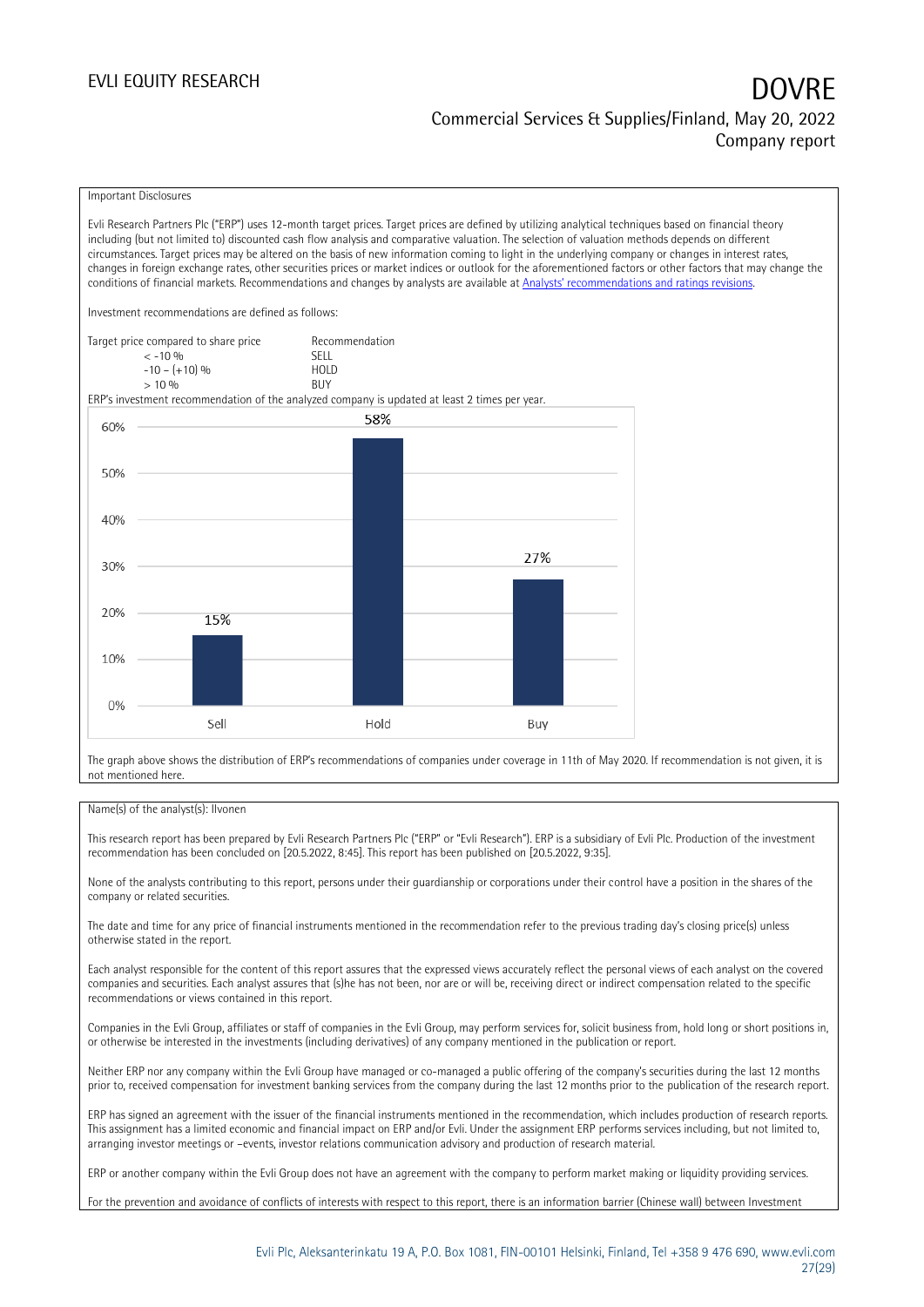Research and Corporate Finance units concerning unpublished investment banking services to the company. The remuneration of the analyst(s) is not tied directly or indirectly to investment banking transactions or other services performed by Evli Plc or any company within Evli Group.

This report has not been disclosed to the company prior to its dissemination.

This report is provided and intended for informational purposes only and may not be used or considered under any circumstances as an offer to sell or buy any securities or as advice to trade any securities.

This report is based on sources ERP considers to be correct and reliable. The sources include information providers Reuters and Bloomberg, stock-exchange releases from the companies and other company news, Statistics Finland and articles in newspapers and magazines. However, ERP does not guarantee the materialization, correctness, accuracy or completeness of the information, opinions, estimates or forecasts expressed or implied in the report. In addition, circumstantial changes may have an influence on opinions and estimates presented in this report. The opinions and estimates presented are valid at the moment of their publication and they can be changed without a separate announcement. Neither ERP nor any company within the Evli Group are responsible for amending, correcting or updating any information, opinions or estimates contained in this report. Neither ERP nor any company within the Evli Group will compensate any direct or consequential loss caused by or derived from the use of the information represented in this publication.

All information published in this report is for the original recipient's private and internal use only. ERP reserves all rights to the report. No part of this publication may be reproduced or transmitted in any form or by any means, electronic, mechanical, photocopying, recording or otherwise, or stored in any retrieval system of any nature, without the written permission of ERP.

This report or its copy may not be published or distributed in Australia, Canada, Hong Kong, Japan, New Zealand, Singapore or South Africa. The publication or distribution of this report in certain other jurisdictions may also be restricted by law. Persons into whose possession this report comes are required to inform themselves about and to observe any such restrictions.

Evli Plc is not registered as a broker-dealer with the U. S. Securities and Exchange Commission ("SEC"), and it and its analysts are not subject to SEC rules on securities analysts' certification as to the currency of their views reflected in the research report. Evli is not a member of the Financial Industry Regulatory Authority ("FINRA"). It and its securities analysts are not subject to FINRA's rules on Communications with the Public and Research Analysts and Research Reports and the attendant requirements for fairness, balance and disclosure of potential conflicts of interest. This research report is only being offered in U.S. by Auerbach Grayson & Company, LLC (Auerbach Grayson) to Major U.S. Institutional Investors and is not available to, and should not be used by, any U.S. person or entity that is not a Major U.S. Institutional Investor. Auerbach Grayson is a broker-dealer registered with the U.S. Securities and Exchange Commission and is a member of the FINRA. U.S. entities seeking more information about any of the issuers or securities discussed in this report should contact Auerbach Grayson. The securities of non-U.S. issuers may not be registered with or subject to SEC reporting and other requirements.

ERP is not a supervised entity but its parent company Evli Plc is supervised by the Finnish Financial Supervision Authority.